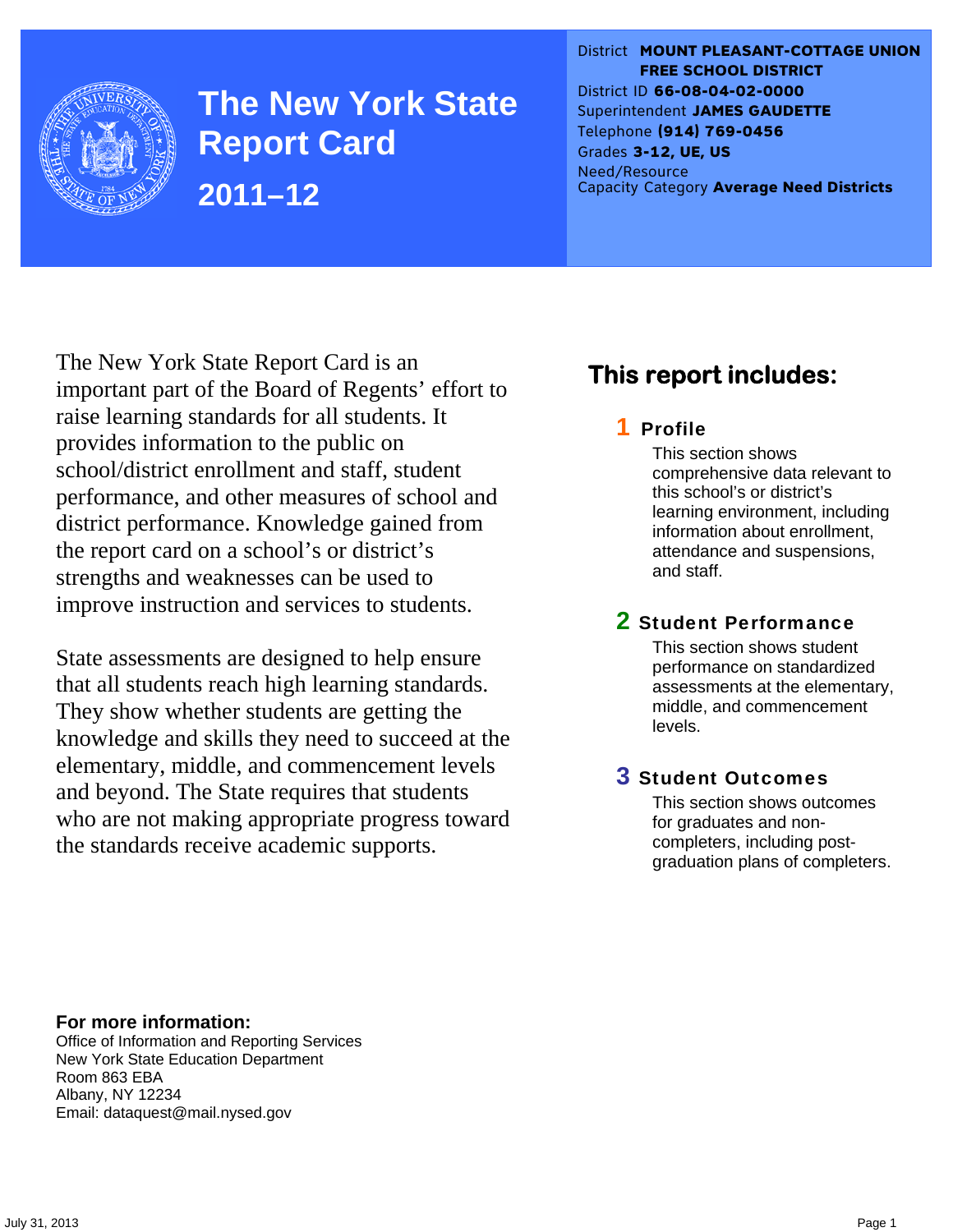## **1 Profile**

District **MOUNT PLEASANT-COTTAGE UNION FREE SCHOOL DISTRICT** District ID **66-08-04-02-0000**

## **Enrollment**

|                            | $2009 - 10$    | $2010 - 11$     | $2011 - 12$ |
|----------------------------|----------------|-----------------|-------------|
| Pre-K                      | 0              | $\mathbf 0$     | 0           |
| Kindergarten               | $\Omega$       | $\Omega$        | 0           |
| Grade 1                    | $\Omega$       | $\Omega$        | 0           |
| Grade 2                    | $\mathbf{1}$   | $\mathbf 0$     | 0           |
| Grade 3                    | $\overline{2}$ | $\overline{2}$  | 3           |
| Grade 4                    | 3              | З               | 6           |
| Grade 5                    | $\overline{3}$ | 4               | 5           |
| Grade 6                    | 11             | 8               | 9           |
| <b>Ungraded Elementary</b> | 35             | 48              | 37          |
| Grade 7                    | 13             | 16              | 16          |
| Grade 8                    | 37             | 23              | 28          |
| Grade 9                    | 50             | 46              | 52          |
| Grade 10                   | 38             | 55              | 55          |
| Grade 11                   | 31             | 45              | 22          |
| Grade 12                   | 20             | 15              | 16          |
| <b>Ungraded Secondary</b>  | 87             | $\overline{73}$ | 94          |
| Total K-12                 | 331            | 338             | 343         |

## **Average Class Size**

|                       | $2009 - 10$ | 2010-11 | $2011 - 12$ |
|-----------------------|-------------|---------|-------------|
| <b>Common Branch</b>  |             |         |             |
| Grade 8               |             |         |             |
| English               |             |         |             |
| <b>Mathematics</b>    |             |         |             |
| Science               |             |         |             |
| <b>Social Studies</b> |             |         |             |
| Grade 10              |             |         |             |
| English               |             |         |             |
| <b>Mathematics</b>    |             | 8       |             |
| Science               |             | 11      |             |
| <b>Social Studies</b> |             | 16      |             |

### **Enrollment Information**

*Enrollment* counts are as of Basic Educational Data System (BEDS) day, which is typically the first Wednesday of October of the school year. Students who attend BOCES programs on a part-time basis are included in a school's and district's enrollment. Students who attend BOCES on a full-time basis or who are placed full time by the district in an out-of-district placement are not included in a school's or district's enrollment. The state public enrollment includes public school districts, charter schools, and NYSED-operated programs. Students classified by districts as "pre-first" are included in first grade counts. Kindergarten and Pre-K counts include halfand full-day students.

### **Average Class Size Information**

*Average Class Size* is the total registration in specified classes divided by the number of those classes with registration. Common Branch refers to self-contained classes in Grades 1–6.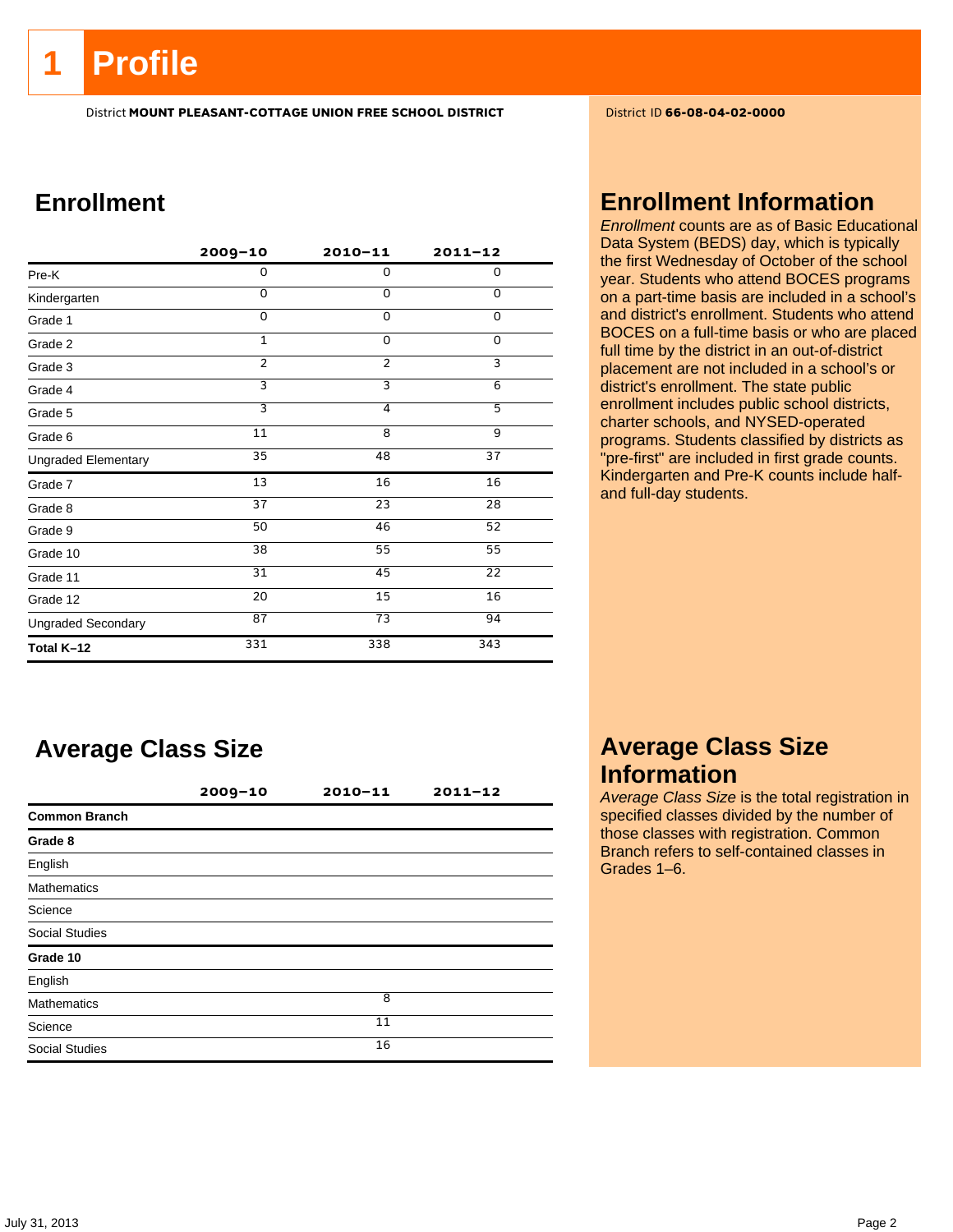# **Profile**

District **MOUNT PLEASANT-COTTAGE UNION FREE SCHOOL DISTRICT** District ID **66-08-04-02-0000**

## **Demographic Factors**

|                                                    |              | $2009 - 10$ |              | $2010 - 11$ |              | $2011 - 12$ |
|----------------------------------------------------|--------------|-------------|--------------|-------------|--------------|-------------|
|                                                    | #            | $\%$        | #            | %           | #            | %           |
| Eligible for Free Lunch                            | 319          | 96%         | 327          | 97%         | 344          | 100%        |
| Reduced Price Lunch                                | $\Omega$     | 0%          | $\mathbf{1}$ | 0%          | 0            | 0%          |
| Limited English Proficient                         | 0            | 0%          | 0            | 0%          | 0            | 0%          |
| <b>Racial/Ethnic Origin</b>                        |              |             |              |             |              |             |
| American Indian or Alaska Native                   | $\mathbf{1}$ | 0%          | 0            | 0%          | $\mathbf{1}$ | 0%          |
| <b>Black or African American</b>                   | 195          | 59%         | 213          | 63%         | 207          | 60%         |
| Hispanic or Latino                                 | 109          | 33%         | 102          | 30%         | 111          | 32%         |
| Asian or Native Hawaiian/Other<br>Pacific Islander | 4            | 1%          | $\mathbf{1}$ | 0%          | 3            | 1%          |
| White                                              | 22           | 7%          | 22           | 7%          | 21           | 6%          |
| Multiracial                                        | 0            | 0%          | 0            | 0%          | $\Omega$     | 0%          |

**Attendance and Suspensions** 

|                            |    | $2008 - 09$ | $2009 - 10$ |      | $2010 - 11$ |     |
|----------------------------|----|-------------|-------------|------|-------------|-----|
|                            | #  | %           | #           | $\%$ | #           | %   |
| Annual Attendance Rate     |    | 0%          |             | 0%   |             | 0%  |
| <b>Student Suspensions</b> | 98 | 30%         | 98          | 30%  | 76          | 22% |

## **Demographic Factors Information**

*Eligible for Free Lunch* and *Reduced-Price Lunch* percentages are determined by dividing the number of approved lunch applicants by the Basic Educational Data System (BEDS) enrollment in full-day Kindergarten through Grade 12.

## **Attendance and Suspensions Information**

*Annual Attendance Rate* is determined by dividing the school's (or district's) total actual attendance by the total possible attendance for a school year. A school's (or district's) actual attendance is the sum of the number of students in attendance on each day the school (or district's schools) was open during the school year. Possible attendance is the sum of the number of enrolled students who should have been in attendance on each day the school (or schools) was open during the school year. The state's *Annual Attendance Rate* is a weighted average of all districtlevel attendance rates.

*Student Suspension* rate is determined by dividing the number of students who were suspended from school (not including inschool suspensions) for one full day or longer anytime during the school year by the Basic Educational Data System (BEDS) day enrollments for that school year. A student is counted only once, regardless of whether the student was suspended one or more times during the school year.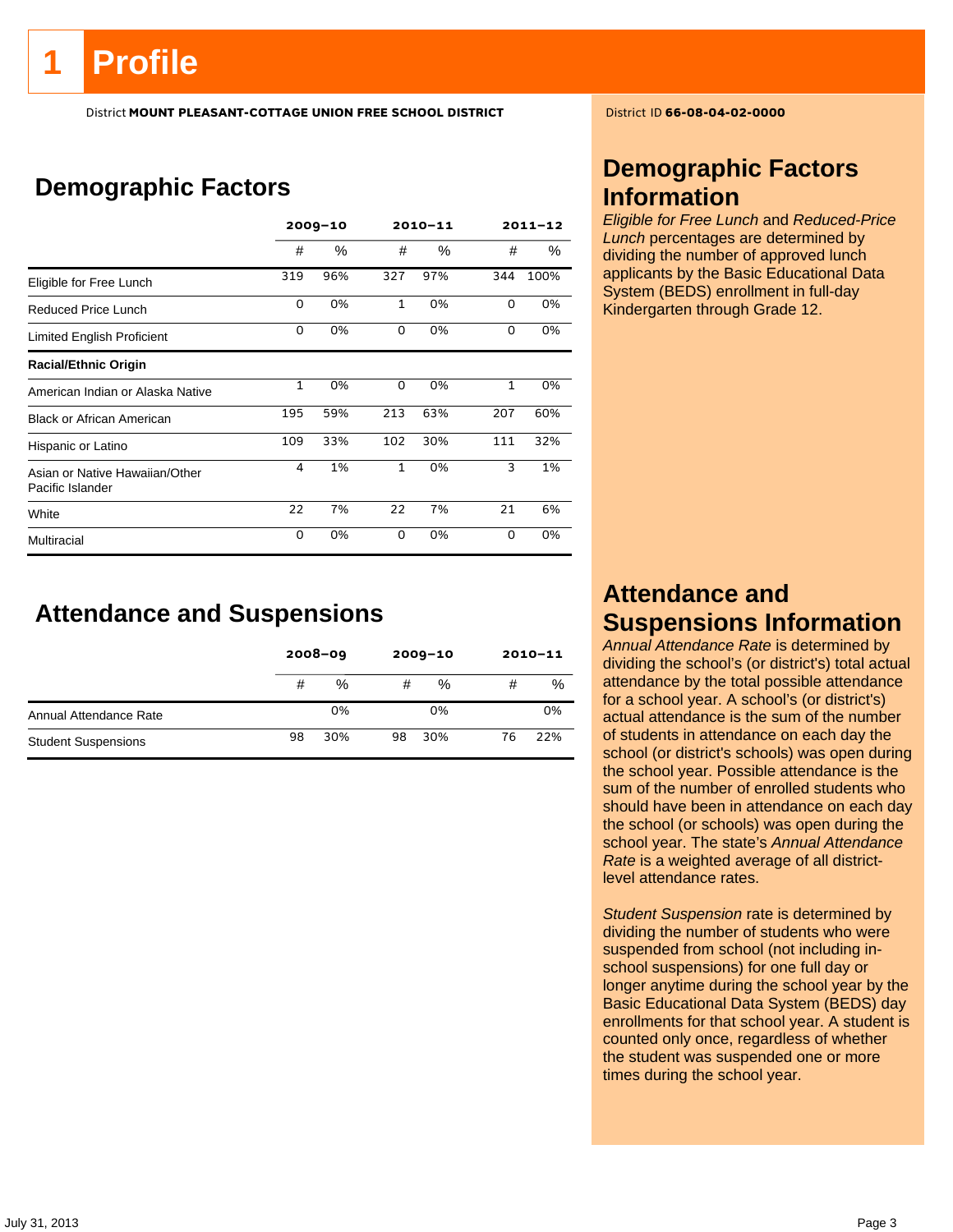## **Teacher Qualifications**

|                                                                                               | $2009 - 10$ | $2010 - 11$ | $2011 - 12$ |
|-----------------------------------------------------------------------------------------------|-------------|-------------|-------------|
| <b>Total Number of Teachers</b>                                                               | 57          | 53          | 49          |
| Percent with No Valid Teaching<br>Certificate                                                 | 0%          | 0%          | 0%          |
| Percent Teaching Out of Certification                                                         | 9%          | 6%          | 0%          |
| Percent with Fewer than Three Years of<br>Experience                                          | 4%          | 2%          | 4%          |
| Percentage with Master's Degree Plus<br>30 Hours or Doctorate                                 | 44%         | 45%         | 45%         |
| <b>Total Number of Core Classes</b>                                                           | 125         | 126         | 85          |
| Percent Not Taught by Highly Qualified<br>Teachers in This School*                            | N/A         | N/A         | N/A         |
| Percent Not Taught by Highly Qualified<br>Teachers in This District**                         | 6%          | 10%         | 0%          |
| Percent Not Taught by Highly Qualified<br>Teachers in High-Poverty Schools<br>Statewide       | 6%          | 5%          | 4%          |
| Percent Not Taught by Highly Qualified<br><b>Teachers in Low-Poverty Schools</b><br>Statewide | 1%          | 0%          | 1%          |
| <b>Total Number of Classes</b>                                                                | 141         | 148         | 97          |
| Percent Taught by Teachers Without<br>Appropriate Certification                               | 7%          | 8%          | 1%          |

\*Not available at the district or statewide level.

\*\*Not available for charter schools or at the statewide level.

## **Teacher Turnover Rate**

|                                                                       | $2008 - 09$ | $2009 - 10$ | $2010 - 11$ |
|-----------------------------------------------------------------------|-------------|-------------|-------------|
| Turnover Rate of Teachers with<br>Fewer than Five Years of Experience | 25%         | 0%          | 60%         |
| Turnover Rate of All Teachers                                         | 12%         | 18%         | 21%         |

## **Staff Counts**

|                                       | $2009 - 10$ | $2010 - 11$ | $2011 - 12$ |
|---------------------------------------|-------------|-------------|-------------|
| <b>Total Other Professional Staff</b> | 23          | 10          | 14          |
| Total Paraprofessionals*              | 82          | 90          | 61          |
| <b>Assistant Principals</b>           | Ω           |             |             |
| Principals                            |             |             |             |

\*Not available at the school level.

## **Teacher Qualifications Information**

The *Percent Teaching Out of Certification* for public schools is the percent doing so on more than an incidental basis; that is, the percent teaching for more than five periods per week outside certification.

*Core Classes* are primarily K–6 common branch, English, mathematics, science, social studies, art, music, and foreign languages. To be *Highly Qualified*, a teacher must have at least a Bachelor's degree, be certified to teach in the subject area or otherwise in accordance with state standards, and show subject matter competency.

In public schools, a teacher who taught one class outside of the certification area(s) is counted as *Highly Qualified* provided that 1) the teacher had been determined by the school or district through the HOUSSE process or other state-accepted methods to have demonstrated acceptable subject knowledge and teaching skills and 2) the class in question was not the sole assignment reported. Credit for incidental teaching does not extend beyond a single assignment. Independent of *Highly Qualified Teacher* status, any assignment for which a teacher did not hold a valid certificate still registers as teaching out of certification.

In charter schools, a teacher is counted as *Highly Qualified* if the teacher has at least a Bachelor's degree, is certified to teach, and shows subject matter competency. Enabling legislation considers charter school teachers to be certified if they hold any valid teaching certificate. Enabling legislation also permits up to 30 percent (with a maximum of five) of charter school teachers to be without certification and to be considered *Highly Qualified* if they meet all remaining criteria.

*High-poverty* and *low-poverty* schools are those schools in the upper and lower quartiles, respectively, for percentage of students eligible for a free or reduced-price lunch.

### **Teacher Turnover Rate Information**

*Teacher Turnover Rate* for a specified school year is the number of teachers in that school year who were not teaching in the following school year divided by the number of teachers in the specified school year, expressed as a percentage.

### **Staff Counts Information**

*Other Professionals* includes administrators, guidance counselors, school nurses, psychologists, and other professionals who devote more than half of their time to nonteaching duties.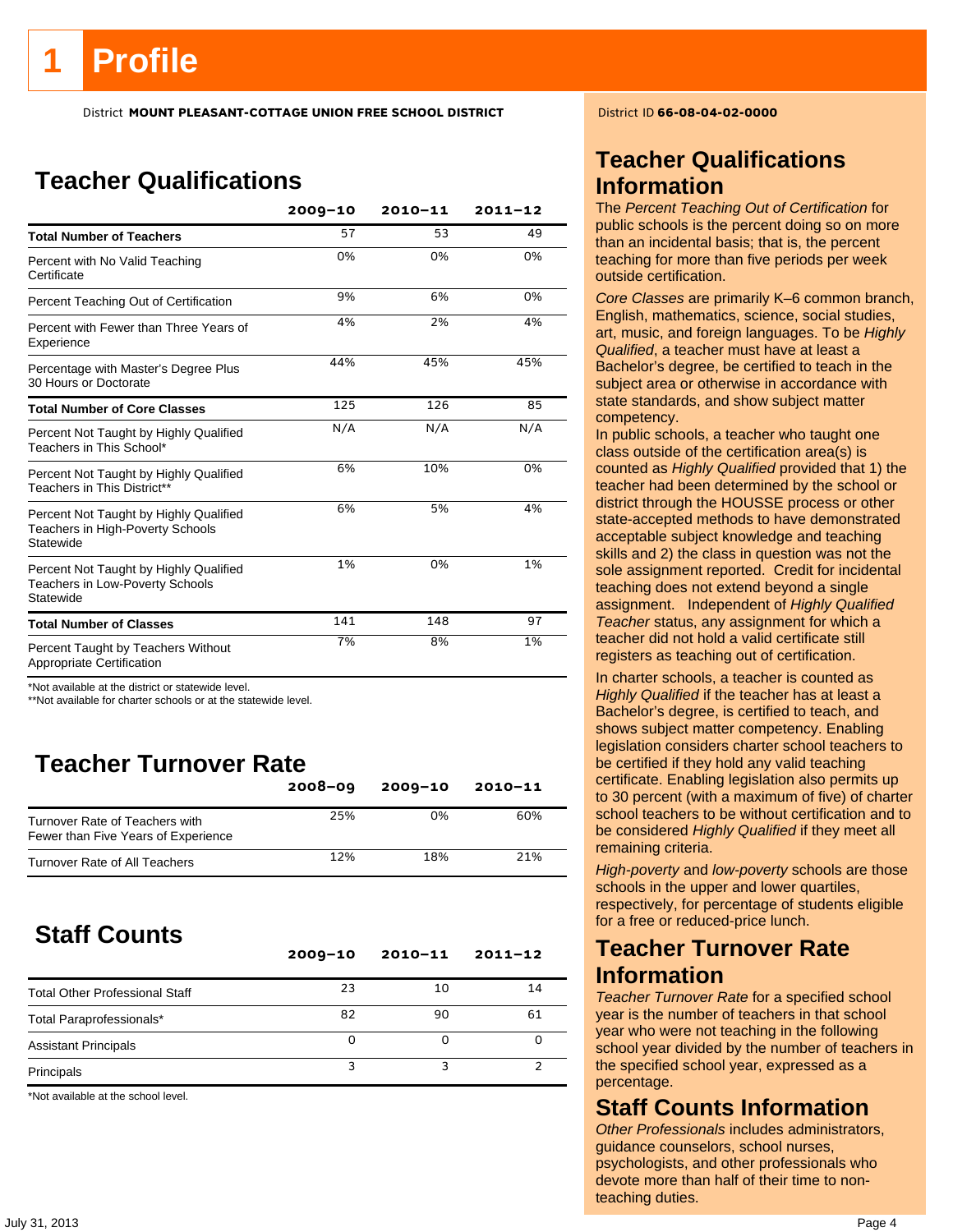This section contains annual assessment data for students at the elementary, middle, and commencement levels as well as the performance of secondary-level cohorts on standardized achievement assessments.

### **New York State Testing Program (NYSTP) Assessments**

The New York State Testing Program assessments are administered in English language arts (ELA) and mathematics in grades 3 through 8. The Performance Level Descriptors for these assessments are provided below:

#### **English Language Arts**

**Level 1: Below Standard** 

Student performance does not demonstrate an understanding of the English language arts knowledge and skills expected at this grade level.

#### **Level 2: Meets Basic Standard**

Student performance demonstrates a partial understanding of the English language arts knowledge and skills expected at this grade level. **Level 3: Meets Proficiency Standard** 

Student performance demonstrates an understanding of the English language arts knowledge and skills expected at this grade level. **Level 4: Exceeds Proficiency Standard** 

Student performance demonstrates a thorough understanding of the English language arts knowledge and skills expected at this grade level.

#### **Mathematics**

#### **Level 1: Below Standard**

Student performance does not demonstrate an understanding of the mathematics content expected at this grade level.

#### **Level 2: Meets Basic Standard**

Student performance demonstrates a partial understanding of the mathematics content expected at this grade level.

#### **Level 3: Meets Proficiency Standard**

Student performance demonstrates an understanding of the mathematics content expected at this grade level.

#### **Level 4: Exceeds Proficiency Standard**

Student performance demonstrates a thorough understanding of the mathematics content expected at this grade level.

### **New York State Alternate Assessment (NYSAA)**

The New York State Alternate Assessments are administered in English language arts (ELA) and mathematics to ungraded students with severe cognitive disabilities whose ages are equivalent to graded students in grades 3 through 8 and secondary level. They are administered in science to students with disabilities age equivalent to graded students in grades 4, 8, and secondary level. And they are administered in social studies at the secondary level only.

#### **New York State English as a Second Language Achievement Tests (NYSESLAT)**

The New York State English as a Second Language Achievement Tests are administered in grades K through 12 to limited English proficient students.

#### **Secondary-Level Cohorts**

A secondary-level cohort consists of all students who first entered grade 9 anywhere or, in the case of ungraded students with disabilities, reached their seventeenth birthday in a particular year. The 2008 cohort consists of all students who first entered grade 9 anywhere or, in the case of ungraded students with disabilities, reached their seventeenth birthday between July 1, 2008 and June 30, 2009. The 2007 cohort consists of all students who first entered grade 9 anywhere or, in the case of ungraded students with disabilities, reached their seventeenth birthday between July 1, 2007 and June 30, 2008. For more detailed information on cohort definitions, see *Secondary-Level Cohort Definitions* at http://www.p12.nysed.gov/irs/sirs/.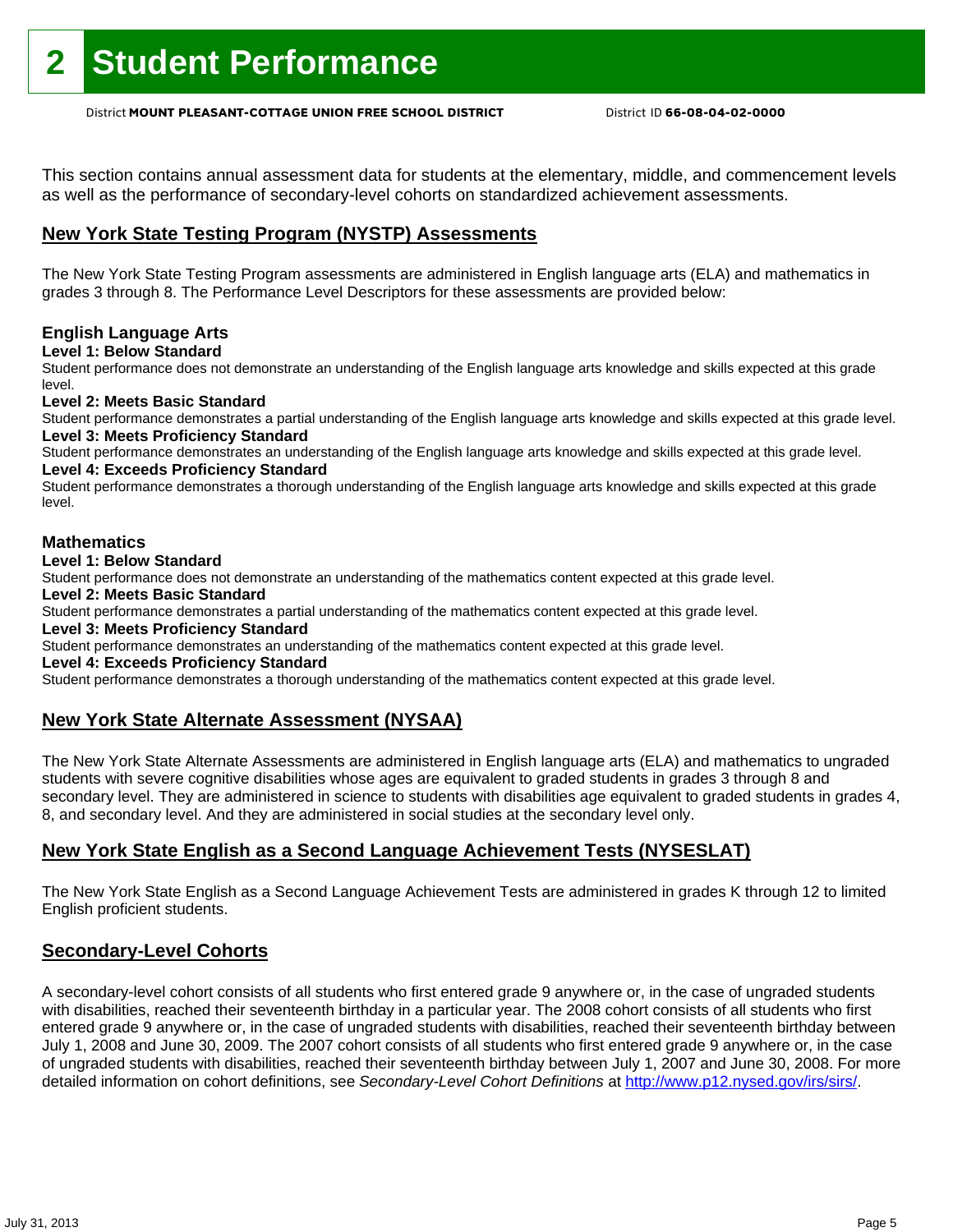## **Results in Grade 3 English Language Arts**

|                            |         | <b>This District</b> |                                 |         | <b>NY State Public</b> |                                 |    |  |
|----------------------------|---------|----------------------|---------------------------------|---------|------------------------|---------------------------------|----|--|
|                            |         |                      | Percentage scoring at level(s): |         |                        | Percentage scoring at level(s): |    |  |
|                            |         | $2 - 4$              | $3 - 4$                         | 4       | $2 - 4$                | $3 - 4$                         | Δ  |  |
| 2012 Mean Score: 644       | *Range: | 644-780              | 663-780                         | 694-780 |                        |                                 |    |  |
|                            | 100%    |                      |                                 |         |                        |                                 |    |  |
|                            |         | 80%                  |                                 |         | 86%                    |                                 |    |  |
|                            |         |                      |                                 |         |                        | 56%                             |    |  |
| $\blacksquare$ 2011-12     |         |                      |                                 |         |                        |                                 |    |  |
| 2010-11<br>a sa Tan        |         |                      | 0%                              | 0%      |                        |                                 | 7% |  |
| Number of Tested Students: |         | 4                    | 0                               | 0       |                        |                                 |    |  |

| <b>Results by</b>                               | 2011-12 School Year |         |                                 |    | 2010-11 School Year |                                 |         |   |
|-------------------------------------------------|---------------------|---------|---------------------------------|----|---------------------|---------------------------------|---------|---|
| <b>Student Group</b>                            | Total               |         | Percentage scoring at level(s): |    | Total               | Percentage scoring at level(s): |         |   |
|                                                 | Tested              | $2 - 4$ | $3 - 4$                         | 4  | Tested              | $2 - 4$                         | $3 - 4$ | 4 |
| <b>All Students</b>                             | 5                   | 80%     | 0%                              | 0% |                     |                                 |         |   |
| Female                                          | ٩                   |         |                                 |    |                     |                                 |         |   |
| Male                                            | 2                   |         |                                 |    |                     |                                 |         |   |
| American Indian or Alaska Native                |                     |         |                                 |    |                     |                                 |         |   |
| <b>Black or African American</b>                | 3                   |         |                                 |    |                     |                                 |         |   |
| Hispanic or Latino                              | 2                   |         |                                 |    |                     |                                 |         |   |
| Asian or Native Hawaiian/Other Pacific Islander |                     |         |                                 |    |                     |                                 |         |   |
| White                                           |                     |         |                                 |    |                     |                                 |         |   |
| Multiracial                                     |                     |         |                                 |    |                     |                                 |         |   |
| Small Group Totals                              | 5                   | 80%     | 0%                              | 0% |                     |                                 |         |   |
| <b>General-Education Students</b>               |                     |         |                                 |    |                     |                                 |         |   |
| <b>Students with Disabilities</b>               | 5                   | 80%     | 0%                              | 0% |                     |                                 |         |   |
| <b>English Proficient</b>                       | 5                   | 80%     | 0%                              | 0% |                     |                                 |         |   |
| Limited English Proficient                      |                     |         |                                 |    |                     |                                 |         |   |
| Economically Disadvantaged                      | 5                   | 80%     | 0%                              | 0% |                     |                                 |         |   |
| Not Disadvantaged                               |                     |         |                                 |    |                     |                                 |         |   |
| Migrant                                         |                     |         |                                 |    |                     |                                 |         |   |
| Not Migrant                                     | 5                   | 80%     | 0%                              | 0% |                     |                                 |         |   |

#### **NOTES**

The – symbol indicates that data for a group of students have been suppressed. If a group has fewer than five students,

data for that group and the next smallest group(s) are suppressed to protect the privacy of individual students.

\* These ranges are for 2011–12 data only. Ranges for 2010–11 data are available in the 2010–11 Accountability and Overview Reports.

| <b>Other</b>                                                                                      |        | 2011-12 School Year      |                             |     | 2010-11 School Year |                             |         |     |
|---------------------------------------------------------------------------------------------------|--------|--------------------------|-----------------------------|-----|---------------------|-----------------------------|---------|-----|
| <b>Assessments</b>                                                                                | Total  |                          | Number scoring at level(s): |     | Total               | Number scoring at level(s): |         |     |
|                                                                                                   | Tested | $2 - 4$                  | $3 - 4$                     | 4   | Tested              | $2 - 4$                     | $3 - 4$ | 4   |
| New York State Alternate Assessment<br>(NYSAA): Grade 3 Equivalent                                |        | $\overline{\phantom{0}}$ |                             |     | 0                   |                             |         |     |
| New York State English as a Second Language<br>Achievement Test (NYSESLAT) <sup>+</sup> : Grade 3 |        | N/A                      | N/A                         | N/A | 0                   | N/A                         | N/A     | N/A |
|                                                                                                   | Total  |                          |                             |     | Total               |                             |         |     |
| Recently Arrived LEP Students NOT Tested on<br>the ELA NYSTP: Grade 3                             |        | N/A                      | N/A                         | N/A | 0                   | N/A                         | N/A     | N/A |

July 31, 2013 Page 6 † These counts represent recently arrived LEP students who used the NYSESLAT to fulfill the English language arts participation requirement.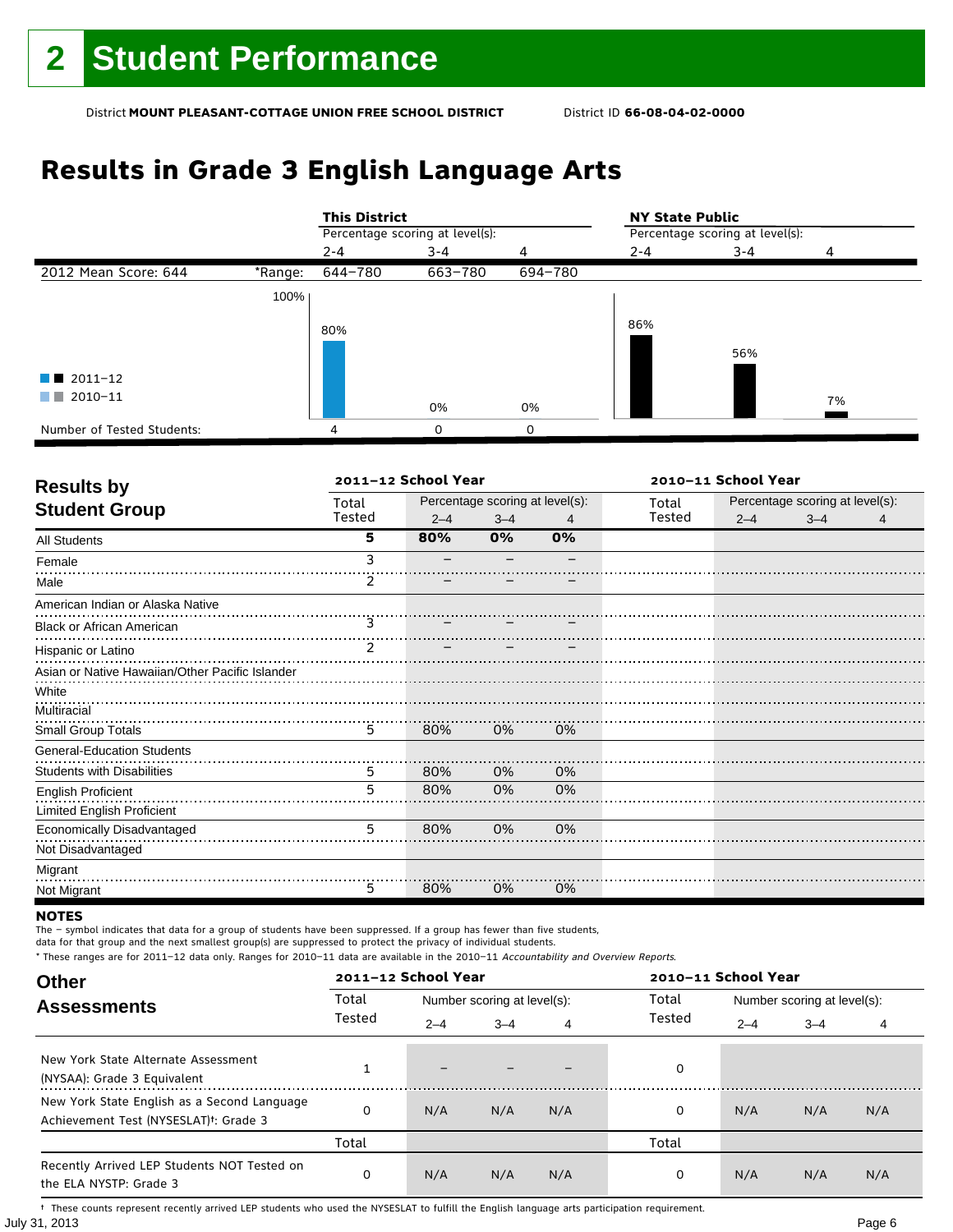## **Results in Grade 3 Mathematics**

|                            |         | <b>This District</b>            |         |         | <b>NY State Public</b>          |         |     |
|----------------------------|---------|---------------------------------|---------|---------|---------------------------------|---------|-----|
|                            |         | Percentage scoring at level(s): |         |         | Percentage scoring at level(s): |         |     |
|                            |         | $2 - 4$                         | $3 - 4$ | 4       | $2 - 4$                         | $3 - 4$ | 4   |
| 2012 Mean Score: 664       | *Range: | 662-770                         | 684-770 | 707-770 |                                 |         |     |
|                            | 100%    |                                 |         |         |                                 |         |     |
|                            |         |                                 |         |         | 91%                             |         |     |
|                            |         | 60%                             |         |         |                                 | 61%     |     |
| $\blacksquare$ 2011-12     |         |                                 |         |         |                                 |         |     |
| 2010-11<br>a sa na         |         |                                 | 0%      | 0%      |                                 |         | 13% |
| Number of Tested Students: |         | 3                               | 0       | 0       |                                 |         |     |

| <b>Results by</b>                               |               | 2011-12 School Year |                                 |    | 2010-11 School Year |                                 |         |   |
|-------------------------------------------------|---------------|---------------------|---------------------------------|----|---------------------|---------------------------------|---------|---|
| <b>Student Group</b>                            | Total         |                     | Percentage scoring at level(s): |    | Total               | Percentage scoring at level(s): |         |   |
|                                                 | Tested        | $2 - 4$             | $3 - 4$                         | 4  | Tested              | $2 - 4$                         | $3 - 4$ | 4 |
| <b>All Students</b>                             | 5             | 60%                 | 0%                              | 0% | 1                   |                                 |         |   |
| Female                                          | 3             |                     |                                 |    |                     |                                 |         |   |
| Male                                            | 2             |                     |                                 |    |                     |                                 |         |   |
| American Indian or Alaska Native                |               |                     |                                 |    |                     |                                 |         |   |
| <b>Black or African American</b>                | 3             |                     |                                 |    |                     |                                 |         |   |
| Hispanic or Latino                              | $\mathcal{P}$ |                     |                                 |    | 1                   |                                 |         |   |
| Asian or Native Hawaiian/Other Pacific Islander |               |                     |                                 |    |                     |                                 |         |   |
| White                                           |               |                     |                                 |    |                     |                                 |         |   |
| Multiracial                                     |               |                     |                                 |    |                     |                                 |         |   |
| <b>Small Group Totals</b>                       | 5             | 60%                 | 0%                              | 0% |                     |                                 |         |   |
| <b>General-Education Students</b>               |               |                     |                                 |    |                     |                                 |         |   |
| <b>Students with Disabilities</b>               | 5             | 60%                 | 0%                              | 0% | 1                   |                                 |         |   |
| <b>English Proficient</b>                       | 5             | 60%                 | 0%                              | 0% |                     |                                 |         |   |
| <b>Limited English Proficient</b>               |               |                     |                                 |    |                     |                                 |         |   |
| Economically Disadvantaged                      | 5             | 60%                 | 0%                              | 0% | 1                   |                                 |         |   |
| Not Disadvantaged                               |               |                     |                                 |    |                     |                                 |         |   |
| Migrant                                         |               |                     |                                 |    |                     |                                 |         |   |
| Not Migrant                                     | 5             | 60%                 | 0%                              | 0% |                     |                                 |         |   |

#### **NOTES**

The – symbol indicates that data for a group of students have been suppressed. If a group has fewer than five students,

data for that group and the next smallest group(s) are suppressed to protect the privacy of individual students.

| <b>Other</b>                                                       | 2011-12 School Year |                             |         |   | 2010-11 School Year |                             |         |  |
|--------------------------------------------------------------------|---------------------|-----------------------------|---------|---|---------------------|-----------------------------|---------|--|
| <b>Assessments</b>                                                 | Total               | Number scoring at level(s): |         |   | Total               | Number scoring at level(s): |         |  |
|                                                                    | Tested              | $2 - 4$                     | $3 - 4$ | 4 | Tested              | $2 - 4$                     | $3 - 4$ |  |
| New York State Alternate Assessment<br>(NYSAA): Grade 3 Equivalent |                     | $-$                         |         |   | 0                   |                             |         |  |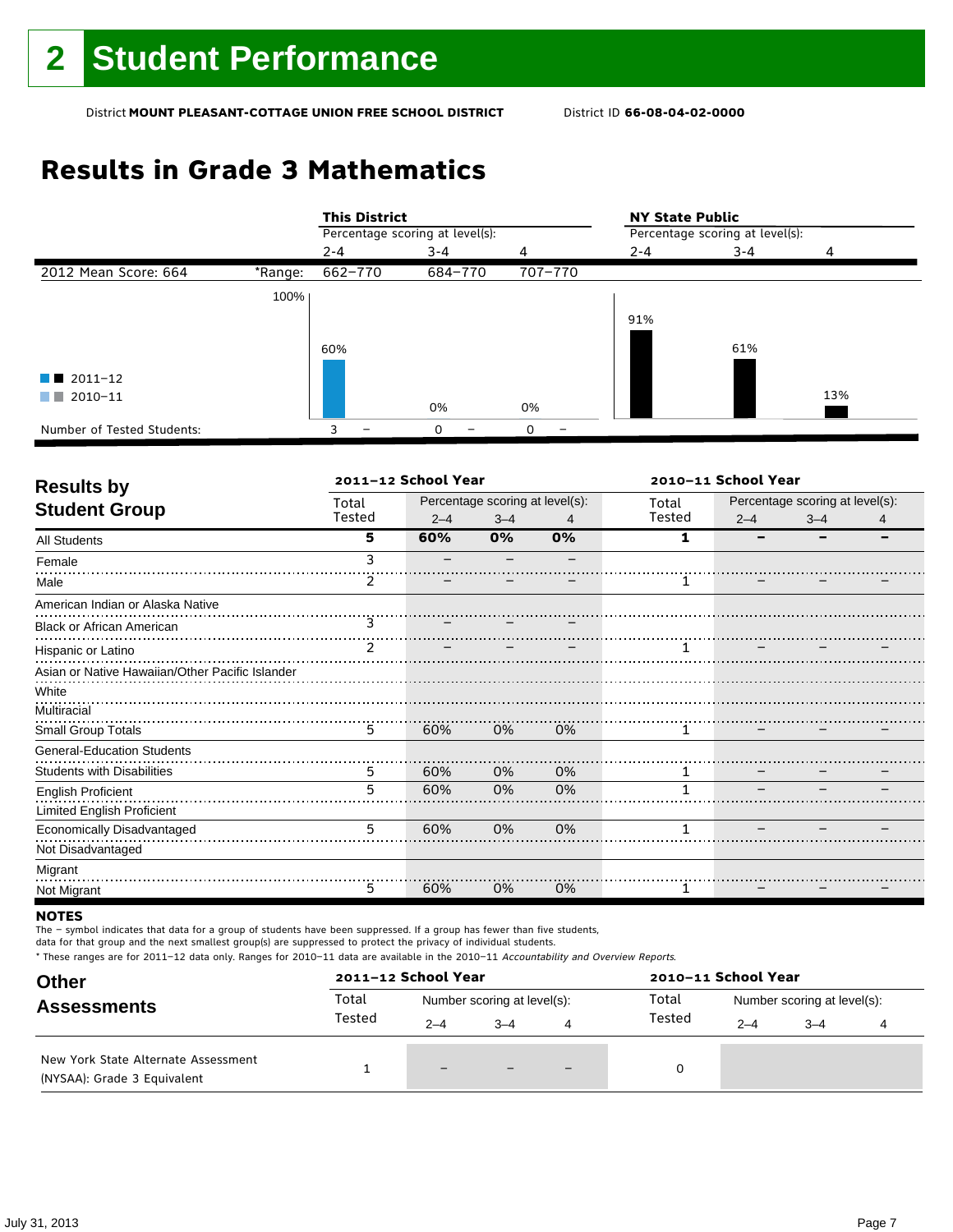## **Results in Grade 4 English Language Arts**

|                            |         | <b>This District</b>            |         |         | <b>NY State Public</b>          |         |   |  |
|----------------------------|---------|---------------------------------|---------|---------|---------------------------------|---------|---|--|
|                            |         | Percentage scoring at level(s): |         |         | Percentage scoring at level(s): |         |   |  |
|                            |         | $2 - 4$                         | $3 - 4$ | 4       | $2 - 4$                         | $3 - 4$ | 4 |  |
| 2012 Mean Score: -         | *Range: | 637-775                         | 671-775 | 722-775 |                                 |         |   |  |
|                            | 100%    |                                 |         |         |                                 |         |   |  |
|                            |         |                                 |         |         |                                 |         |   |  |
|                            |         |                                 |         |         |                                 |         |   |  |
| $\blacksquare$ 2011-12     |         |                                 |         |         |                                 |         |   |  |
| $\Box$ 2010-11             |         |                                 |         |         |                                 |         |   |  |
| Number of Tested Students: |         |                                 |         |         |                                 |         |   |  |

| <b>Results by</b>                               |        | 2011-12 School Year |                                 |   | 2010-11 School Year |                                 |         |  |
|-------------------------------------------------|--------|---------------------|---------------------------------|---|---------------------|---------------------------------|---------|--|
|                                                 | Total  |                     | Percentage scoring at level(s): |   | Total               | Percentage scoring at level(s): |         |  |
| <b>Student Group</b>                            | Tested | $2 - 4$             | $3 - 4$                         | 4 | Tested              | $2 - 4$                         | $3 - 4$ |  |
| <b>All Students</b>                             | 1      |                     |                                 |   | $\mathbf{2}$        |                                 |         |  |
| Female                                          |        |                     |                                 |   |                     |                                 |         |  |
| Male                                            |        |                     |                                 |   | 2                   |                                 |         |  |
| American Indian or Alaska Native                |        |                     |                                 |   |                     |                                 |         |  |
| <b>Black or African American</b>                |        |                     |                                 |   | <u></u>             |                                 |         |  |
| Hispanic or Latino                              |        |                     |                                 |   |                     |                                 |         |  |
| Asian or Native Hawaiian/Other Pacific Islander |        |                     |                                 |   |                     |                                 |         |  |
| White                                           |        |                     |                                 |   |                     |                                 |         |  |
| Multiracial                                     |        |                     |                                 |   |                     |                                 |         |  |
| Small Group Totals                              | 1      |                     |                                 |   | $\mathcal{P}$       |                                 |         |  |
| <b>General-Education Students</b>               |        |                     |                                 |   |                     |                                 |         |  |
| <b>Students with Disabilities</b>               | 1      |                     |                                 |   | 2                   |                                 |         |  |
| <b>English Proficient</b>                       |        |                     |                                 |   | $\mathcal{D}$       |                                 |         |  |
| <b>Limited English Proficient</b>               |        |                     |                                 |   |                     |                                 |         |  |
| Economically Disadvantaged                      |        |                     |                                 |   | $\mathcal{P}$       |                                 |         |  |
| Not Disadvantaged                               |        |                     |                                 |   |                     |                                 |         |  |
| Migrant                                         |        |                     |                                 |   |                     |                                 |         |  |
| Not Migrant                                     |        |                     |                                 |   | 2                   |                                 |         |  |

#### **NOTES**

The – symbol indicates that data for a group of students have been suppressed. If a group has fewer than five students,

data for that group and the next smallest group(s) are suppressed to protect the privacy of individual students.

\* These ranges are for 2011–12 data only. Ranges for 2010–11 data are available in the 2010–11 Accountability and Overview Reports.

| <b>Other</b>                                                                                      |        | 2011-12 School Year      |                             |     | 2010-11 School Year |         |                             |     |  |
|---------------------------------------------------------------------------------------------------|--------|--------------------------|-----------------------------|-----|---------------------|---------|-----------------------------|-----|--|
| <b>Assessments</b>                                                                                | Total  |                          | Number scoring at level(s): |     |                     |         | Number scoring at level(s): |     |  |
|                                                                                                   | Tested | $2 - 4$                  | $3 - 4$                     | 4   | Tested              | $2 - 4$ | $3 - 4$                     | 4   |  |
| New York State Alternate Assessment<br>(NYSAA): Grade 4 Equivalent                                |        | $\overline{\phantom{0}}$ |                             |     | 2                   | -       |                             |     |  |
| New York State English as a Second Language<br>Achievement Test (NYSESLAT) <sup>†</sup> : Grade 4 | O      | N/A                      | N/A                         | N/A | 0                   | N/A     | N/A                         | N/A |  |
|                                                                                                   | Total  |                          |                             |     | Total               |         |                             |     |  |
| Recently Arrived LEP Students NOT Tested on<br>the ELA NYSTP: Grade 4                             | 0      | N/A                      | N/A                         | N/A | 0                   | N/A     | N/A                         | N/A |  |

July 31, 2013 Page 8 † These counts represent recently arrived LEP students who used the NYSESLAT to fulfill the English language arts participation requirement.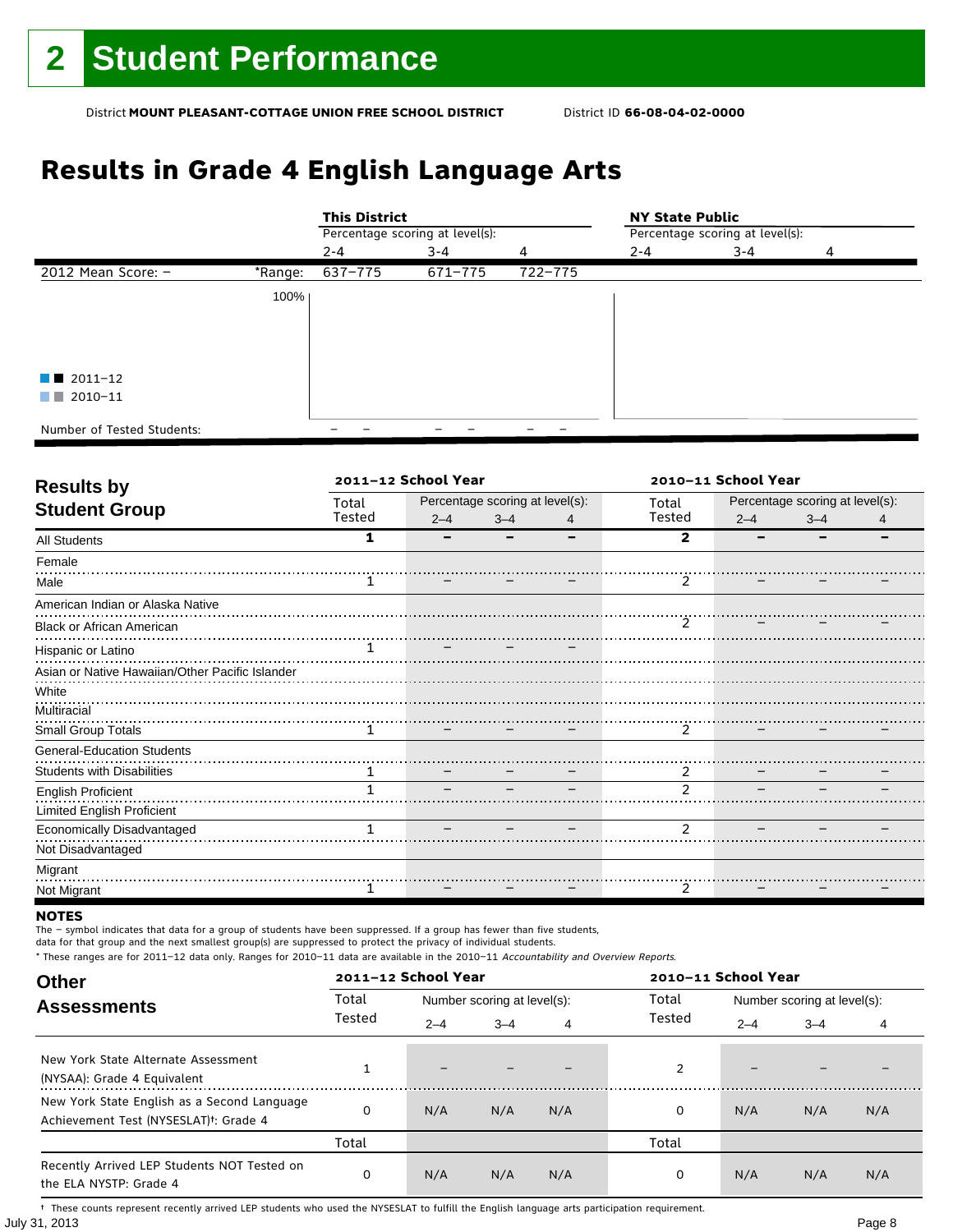## **Results in Grade 4 Mathematics**

|                            |         | <b>This District</b>            |         |         | <b>NY State Public</b>          |         |   |  |  |
|----------------------------|---------|---------------------------------|---------|---------|---------------------------------|---------|---|--|--|
|                            |         | Percentage scoring at level(s): |         |         | Percentage scoring at level(s): |         |   |  |  |
|                            |         | $2 - 4$                         | $3 - 4$ | 4       | $2 - 4$                         | $3 - 4$ | 4 |  |  |
| 2012 Mean Score: -         | *Range: | 636-800                         | 676-800 | 707-800 |                                 |         |   |  |  |
|                            | 100%    |                                 |         |         |                                 |         |   |  |  |
|                            |         |                                 |         |         |                                 |         |   |  |  |
|                            |         |                                 |         |         |                                 |         |   |  |  |
|                            |         |                                 |         |         |                                 |         |   |  |  |
| $\blacksquare$ 2011-12     |         |                                 |         |         |                                 |         |   |  |  |
| 2010-11<br>a na            |         |                                 |         |         |                                 |         |   |  |  |
|                            |         |                                 |         |         |                                 |         |   |  |  |
| Number of Tested Students: |         |                                 |         |         |                                 |         |   |  |  |

| <b>Results by</b>                               |        | 2011-12 School Year |                                 |   | 2010-11 School Year        |         |                                 |  |
|-------------------------------------------------|--------|---------------------|---------------------------------|---|----------------------------|---------|---------------------------------|--|
|                                                 | Total  |                     | Percentage scoring at level(s): |   | Total                      |         | Percentage scoring at level(s): |  |
| <b>Student Group</b>                            | Tested | $2 - 4$             | $3 - 4$                         | 4 | Tested                     | $2 - 4$ | $3 - 4$                         |  |
| <b>All Students</b>                             | 1      |                     |                                 |   | $\mathbf{2}$               |         |                                 |  |
| Female                                          |        |                     |                                 |   |                            |         |                                 |  |
| Male                                            |        |                     |                                 |   | 2                          |         |                                 |  |
| American Indian or Alaska Native                |        |                     |                                 |   |                            |         |                                 |  |
| <b>Black or African American</b>                |        |                     |                                 |   | $\cdots$ $\cdots$ $\cdots$ |         |                                 |  |
| Hispanic or Latino                              |        |                     |                                 |   |                            |         |                                 |  |
| Asian or Native Hawaiian/Other Pacific Islander |        |                     |                                 |   |                            |         |                                 |  |
| White                                           |        |                     |                                 |   |                            |         |                                 |  |
| Multiracial                                     |        |                     |                                 |   |                            |         |                                 |  |
| Small Group Totals                              | 1      |                     |                                 |   | $\mathcal{P}$              |         |                                 |  |
| <b>General-Education Students</b>               |        |                     |                                 |   |                            |         |                                 |  |
| <b>Students with Disabilities</b>               | 1      |                     |                                 |   | 2                          |         |                                 |  |
| <b>English Proficient</b>                       |        |                     |                                 |   | $\mathcal{D}$              |         |                                 |  |
| <b>Limited English Proficient</b>               |        |                     |                                 |   |                            |         |                                 |  |
| Economically Disadvantaged                      |        |                     |                                 |   | $\mathcal{P}$              |         |                                 |  |
| Not Disadvantaged                               |        |                     |                                 |   |                            |         |                                 |  |
| Migrant                                         |        |                     |                                 |   |                            |         |                                 |  |
| Not Migrant                                     |        |                     |                                 |   | 2                          |         |                                 |  |

#### **NOTES**

The – symbol indicates that data for a group of students have been suppressed. If a group has fewer than five students,

data for that group and the next smallest group(s) are suppressed to protect the privacy of individual students.

| <b>Other</b>                                                       | 2011-12 School Year |                             |         |                          | 2010-11 School Year |                             |                          |                          |
|--------------------------------------------------------------------|---------------------|-----------------------------|---------|--------------------------|---------------------|-----------------------------|--------------------------|--------------------------|
| <b>Assessments</b>                                                 | Total               | Number scoring at level(s): |         |                          | Total               | Number scoring at level(s): |                          |                          |
|                                                                    | Tested              | $2 - 4$                     | $3 - 4$ | 4                        | Tested              | $2 - 4$                     | $-4$                     |                          |
| New York State Alternate Assessment<br>(NYSAA): Grade 4 Equivalent |                     | $-$                         |         | $\overline{\phantom{0}}$ |                     | $\overline{\phantom{0}}$    | $\overline{\phantom{0}}$ | $\overline{\phantom{0}}$ |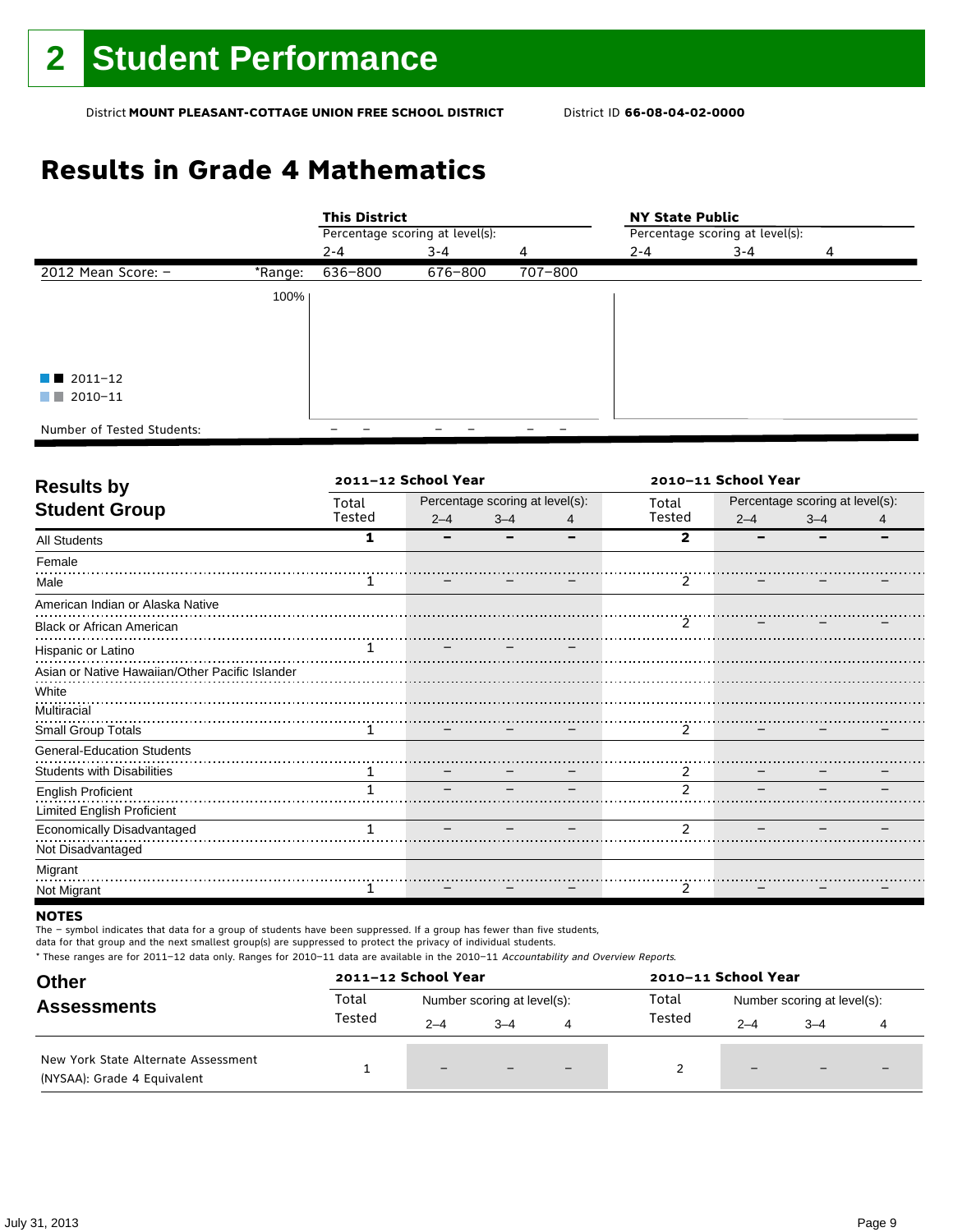## **Results in Grade 4 Science**

|                            |        | <b>This District</b>            |            |            |                                 | <b>NY State Public</b> |   |  |  |
|----------------------------|--------|---------------------------------|------------|------------|---------------------------------|------------------------|---|--|--|
|                            |        | Percentage scoring at level(s): |            |            | Percentage scoring at level(s): |                        |   |  |  |
|                            |        | $2 - 4$                         | $3 - 4$    | 4          | $2 - 4$                         | $3 - 4$                | 4 |  |  |
|                            | Range: | 45-100                          | $65 - 100$ | $85 - 100$ |                                 |                        |   |  |  |
|                            | 100%   |                                 |            |            |                                 |                        |   |  |  |
|                            |        |                                 |            |            |                                 |                        |   |  |  |
|                            |        |                                 |            |            |                                 |                        |   |  |  |
|                            |        |                                 |            |            |                                 |                        |   |  |  |
| $\blacksquare$ 2011-12     |        |                                 |            |            |                                 |                        |   |  |  |
| 2010-11<br>a kacamatan     |        |                                 |            |            |                                 |                        |   |  |  |
| Number of Tested Students: |        |                                 |            |            |                                 |                        |   |  |  |

| <b>Results by</b>                               |        | 2011-12 School Year |                                 |   | 2010-11 School Year |         |                                 |   |
|-------------------------------------------------|--------|---------------------|---------------------------------|---|---------------------|---------|---------------------------------|---|
|                                                 | Total  |                     | Percentage scoring at level(s): |   | Total               |         | Percentage scoring at level(s): |   |
| <b>Student Group</b>                            | Tested | $2 - 4$             | $3 - 4$                         | 4 | Tested              | $2 - 4$ | $3 - 4$                         | 4 |
| <b>All Students</b>                             |        |                     |                                 |   | 1                   |         |                                 |   |
| Female                                          |        |                     |                                 |   |                     |         |                                 |   |
| Male                                            |        |                     |                                 |   |                     |         |                                 |   |
| American Indian or Alaska Native                |        |                     |                                 |   |                     |         |                                 |   |
| <b>Black or African American</b>                |        |                     |                                 |   |                     |         |                                 |   |
| Hispanic or Latino                              |        |                     |                                 |   |                     |         |                                 |   |
| Asian or Native Hawaiian/Other Pacific Islander |        |                     |                                 |   |                     |         |                                 |   |
| White                                           |        |                     |                                 |   |                     |         |                                 |   |
| Multiracial                                     |        |                     |                                 |   |                     |         |                                 |   |
| Small Group Totals                              |        |                     |                                 |   | 1                   |         |                                 |   |
| <b>General-Education Students</b>               |        |                     |                                 |   |                     |         |                                 |   |
| <b>Students with Disabilities</b>               |        |                     |                                 |   |                     |         |                                 |   |
| <b>English Proficient</b>                       |        |                     |                                 |   | 1                   |         |                                 |   |
| <b>Limited English Proficient</b>               |        |                     |                                 |   |                     |         |                                 |   |
| <b>Economically Disadvantaged</b>               |        |                     |                                 |   | $\mathbf{1}$        |         |                                 |   |
| Not Disadvantaged                               |        |                     |                                 |   |                     |         |                                 |   |
| Migrant                                         |        |                     |                                 |   |                     |         |                                 |   |
| Not Migrant                                     |        |                     |                                 |   |                     |         |                                 |   |

#### **NOTES**

The – symbol indicates that data for a group of students have been suppressed. If a group has fewer than five students,

data for that group and the next smallest group(s) are suppressed to protect the privacy of individual students.

| <b>Other</b>                                                       |        | 2011-12 School Year         |         |   | 2010-11 School Year |                             |         |  |
|--------------------------------------------------------------------|--------|-----------------------------|---------|---|---------------------|-----------------------------|---------|--|
| <b>Assessments</b>                                                 | Total  | Number scoring at level(s): |         |   | Total               | Number scoring at level(s): |         |  |
|                                                                    | Tested | $2 - 4$                     | $3 - 4$ | 4 | Tested              | $2 - 4$                     | $3 - 4$ |  |
| New York State Alternate Assessment<br>(NYSAA): Grade 4 Equivalent |        |                             |         |   |                     | $\overline{\phantom{0}}$    |         |  |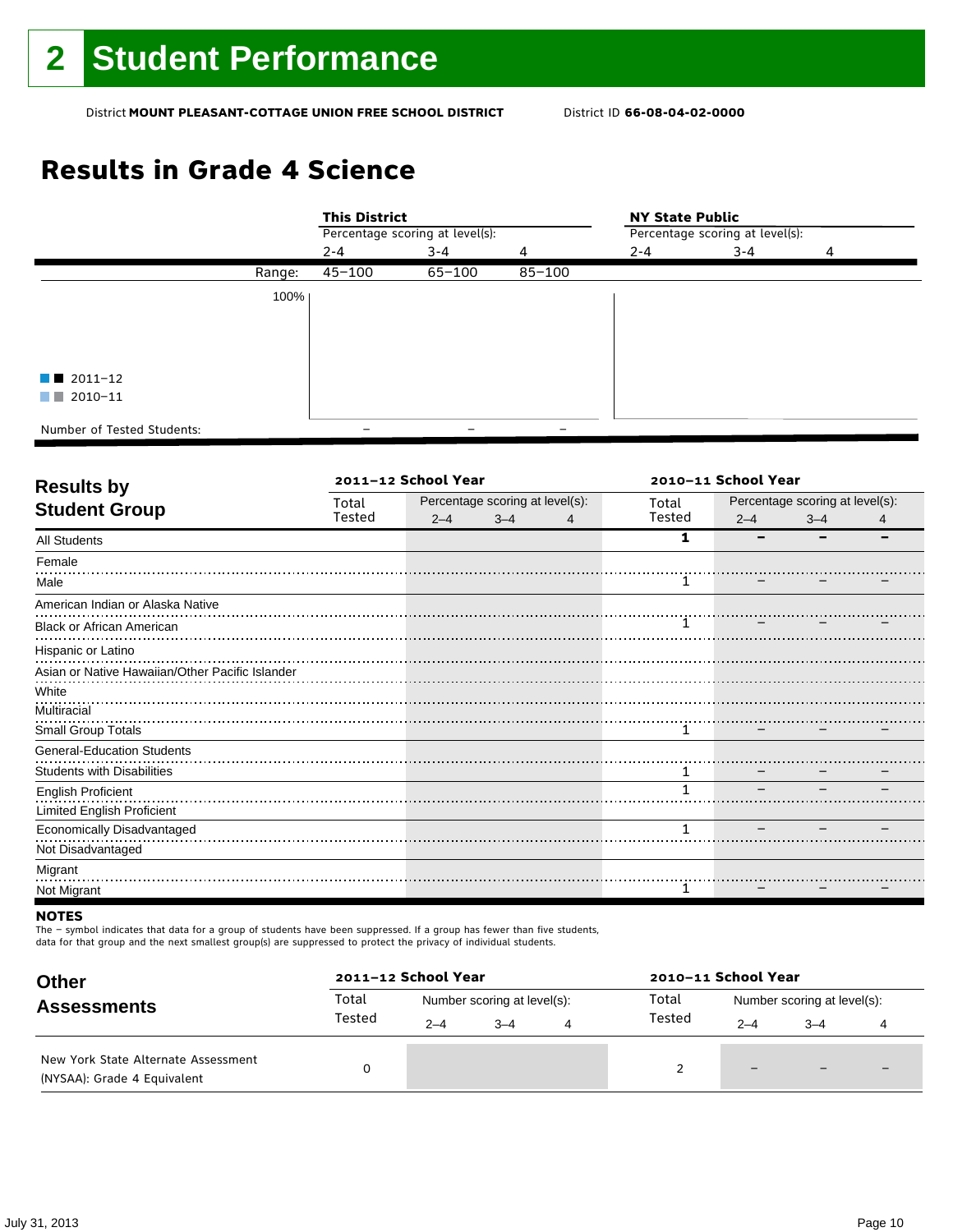## **Results in Grade 5 English Language Arts**

|                            |         | <b>This District</b>            |         |         | <b>NY State Public</b>          |         |    |  |
|----------------------------|---------|---------------------------------|---------|---------|---------------------------------|---------|----|--|
|                            |         | Percentage scoring at level(s): |         |         | Percentage scoring at level(s): |         |    |  |
|                            |         | $2 - 4$                         | $3 - 4$ | 4       | $2 - 4$                         | $3 - 4$ | 4  |  |
| 2012 Mean Score: 644       | *Range: | 648-795                         | 668-795 | 700-795 |                                 |         |    |  |
|                            | 100%    |                                 |         |         |                                 |         |    |  |
|                            |         |                                 |         |         | 89%                             |         |    |  |
|                            |         |                                 |         |         |                                 |         |    |  |
|                            |         |                                 |         |         |                                 | 58%     |    |  |
| $\blacksquare$ 2011-12     |         |                                 |         |         |                                 |         |    |  |
| 2010-11<br>a sa Tan        |         | 20%                             |         |         |                                 |         |    |  |
|                            |         |                                 | 0%      | 0%      |                                 |         | 5% |  |
| Number of Tested Students: |         |                                 | 0       | 0       |                                 |         |    |  |

| <b>Results by</b>                               |        | 2011-12 School Year |                                 |    | 2010-11 School Year |                                 |         |   |
|-------------------------------------------------|--------|---------------------|---------------------------------|----|---------------------|---------------------------------|---------|---|
|                                                 | Total  |                     | Percentage scoring at level(s): |    | Total               | Percentage scoring at level(s): |         |   |
| <b>Student Group</b>                            | Tested | $2 - 4$             | $3 - 4$                         | 4  | Tested              | $2 - 4$                         | $3 - 4$ | 4 |
| All Students                                    | 5      | 20%                 | 0%                              | 0% | 4                   |                                 |         |   |
| Female                                          |        |                     |                                 |    | $\mathcal{P}$       |                                 |         |   |
| Male                                            | 4      |                     |                                 |    | 2                   |                                 |         |   |
| American Indian or Alaska Native                |        |                     |                                 |    |                     |                                 |         |   |
| <b>Black or African American</b>                | 3      |                     |                                 |    | $\mathcal{P}$       |                                 |         |   |
| Hispanic or Latino                              |        |                     |                                 |    | $\mathcal{P}$       |                                 |         |   |
| Asian or Native Hawaiian/Other Pacific Islander |        |                     |                                 |    |                     |                                 |         |   |
| White                                           |        |                     |                                 |    |                     |                                 |         |   |
| Multiracial                                     |        |                     |                                 |    |                     |                                 |         |   |
| Small Group Totals                              | 5      | 20%                 | 0%                              | 0% | 4                   |                                 |         |   |
| <b>General-Education Students</b>               |        |                     |                                 |    |                     |                                 |         |   |
| <b>Students with Disabilities</b>               | 5      | 20%                 | 0%                              | 0% | 4                   |                                 |         |   |
| <b>English Proficient</b>                       | 5      | 20%                 | 0%                              | 0% |                     |                                 |         |   |
| Limited English Proficient                      |        |                     |                                 |    |                     |                                 |         |   |
| Economically Disadvantaged                      | 5      | 20%                 | 0%                              | 0% | 4                   |                                 |         |   |
| Not Disadvantaged                               |        |                     |                                 |    |                     |                                 |         |   |
| Migrant                                         |        |                     |                                 |    |                     |                                 |         |   |
| Not Migrant                                     | 5      | 20%                 | 0%                              | 0% | 4                   |                                 |         |   |

#### **NOTES**

The – symbol indicates that data for a group of students have been suppressed. If a group has fewer than five students,

data for that group and the next smallest group(s) are suppressed to protect the privacy of individual students.

\* These ranges are for 2011–12 data only. Ranges for 2010–11 data are available in the 2010–11 Accountability and Overview Reports.

| <b>Other</b>                                                                                      |        | 2011-12 School Year |                             |     |        | 2010-11 School Year         |         |     |  |
|---------------------------------------------------------------------------------------------------|--------|---------------------|-----------------------------|-----|--------|-----------------------------|---------|-----|--|
| <b>Assessments</b>                                                                                | Total  |                     | Number scoring at level(s): |     | Total  | Number scoring at level(s): |         |     |  |
|                                                                                                   | Tested | $2 - 4$             | $3 - 4$                     | 4   | Tested | $2 - 4$                     | $3 - 4$ | 4   |  |
| New York State Alternate Assessment<br>(NYSAA): Grade 5 Equivalent                                |        | -                   |                             |     | 2      | -                           |         |     |  |
| New York State English as a Second Language<br>Achievement Test (NYSESLAT) <sup>+</sup> : Grade 5 | O      | N/A                 | N/A                         | N/A | 0      | N/A                         | N/A     | N/A |  |
|                                                                                                   | Total  |                     |                             |     | Total  |                             |         |     |  |
| Recently Arrived LEP Students NOT Tested on<br>the ELA NYSTP: Grade 5                             | 0      | N/A                 | N/A                         | N/A | 0      | N/A                         | N/A     | N/A |  |

July 31, 2013 Page 11 † These counts represent recently arrived LEP students who used the NYSESLAT to fulfill the English language arts participation requirement.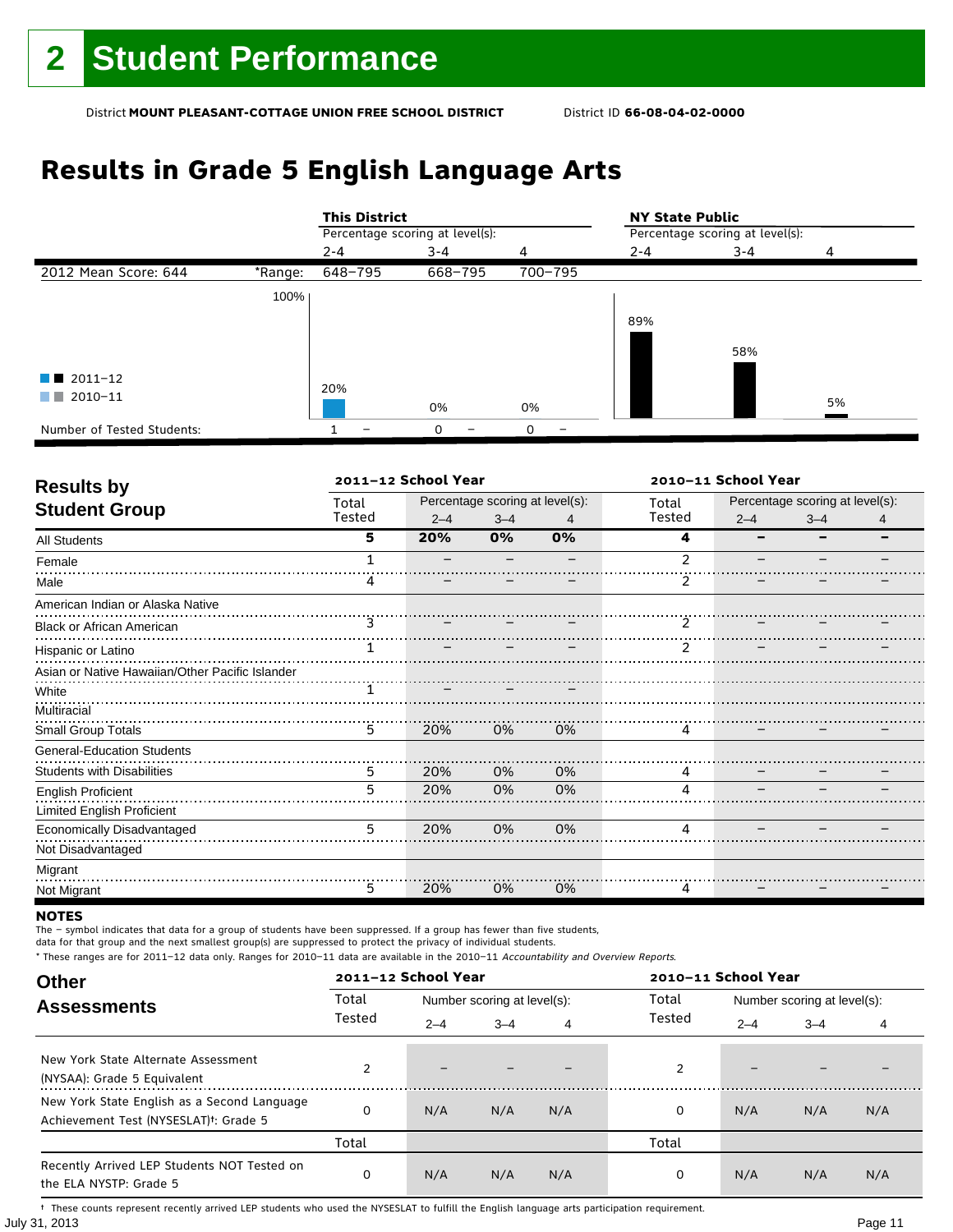## **Results in Grade 5 Mathematics**

|                            |         | <b>This District</b> |                                 |         | <b>NY State Public</b>          |         |     |
|----------------------------|---------|----------------------|---------------------------------|---------|---------------------------------|---------|-----|
|                            |         |                      | Percentage scoring at level(s): |         | Percentage scoring at level(s): |         |     |
|                            |         | $2 - 4$              | $3 - 4$                         | 4       | $2 - 4$                         | $3 - 4$ | 4   |
| 2012 Mean Score: 642       | *Range: | 640-780              | 676-780                         | 707-780 |                                 |         |     |
|                            | 100%    |                      |                                 |         |                                 |         |     |
|                            |         |                      |                                 |         | 93%                             |         |     |
|                            |         |                      |                                 |         |                                 | 67%     |     |
|                            |         | 60%                  |                                 |         |                                 |         |     |
| 2011-12<br>a sa na         |         |                      |                                 |         |                                 |         | 28% |
| $2010 - 11$<br>a sa ban    |         |                      |                                 |         |                                 |         |     |
|                            |         |                      | 0%                              | 0%      |                                 |         |     |
| Number of Tested Students: |         | 3                    | $\Omega$                        | O       |                                 |         |     |

| <b>Results by</b>                               |        | 2011-12 School Year |                                 |    | 2010-11 School Year |                                 |         |   |
|-------------------------------------------------|--------|---------------------|---------------------------------|----|---------------------|---------------------------------|---------|---|
| <b>Student Group</b>                            | Total  |                     | Percentage scoring at level(s): |    | Total               | Percentage scoring at level(s): |         |   |
|                                                 | Tested | $2 - 4$             | $3 - 4$                         | 4  | Tested              | $2 - 4$                         | $3 - 4$ | 4 |
| <b>All Students</b>                             | 5      | 60%                 | 0%                              | 0% | 4                   |                                 |         |   |
| Female                                          |        |                     |                                 |    | $\mathfrak{p}$      |                                 |         |   |
| Male                                            |        |                     |                                 |    |                     |                                 |         |   |
| American Indian or Alaska Native                |        |                     |                                 |    |                     |                                 |         |   |
| <b>Black or African American</b>                | 3      |                     |                                 |    | $\mathcal{P}$       |                                 |         |   |
| Hispanic or Latino                              |        |                     |                                 |    | $\mathcal{P}$       |                                 |         |   |
| Asian or Native Hawaiian/Other Pacific Islander |        |                     |                                 |    |                     |                                 |         |   |
| White                                           |        |                     |                                 |    |                     |                                 |         |   |
| Multiracial                                     |        |                     |                                 |    |                     |                                 |         |   |
| Small Group Totals                              | 5      | 60%                 | 0%                              | 0% | 4                   |                                 |         |   |
| <b>General-Education Students</b>               |        |                     |                                 |    |                     |                                 |         |   |
| <b>Students with Disabilities</b>               | 5      | 60%                 | 0%                              | 0% | 4                   |                                 |         |   |
| <b>English Proficient</b>                       | 5      | 60%                 | 0%                              | 0% |                     |                                 |         |   |
| <b>Limited English Proficient</b>               |        |                     |                                 |    |                     |                                 |         |   |
| Economically Disadvantaged                      | 5      | 60%                 | 0%                              | 0% | 4                   |                                 |         |   |
| Not Disadvantaged                               |        |                     |                                 |    |                     |                                 |         |   |
| Migrant                                         |        |                     |                                 |    |                     |                                 |         |   |
| Not Migrant                                     | 5      | 60%                 | 0%                              | 0% | 4                   |                                 |         |   |

#### **NOTES**

The – symbol indicates that data for a group of students have been suppressed. If a group has fewer than five students,

data for that group and the next smallest group(s) are suppressed to protect the privacy of individual students.

| <b>Other</b><br><b>Assessments</b><br>New York State Alternate Assessment<br>(NYSAA): Grade 5 Equivalent |        | 2011-12 School Year         |         |                          | 2010-11 School Year |                             |                          |                          |
|----------------------------------------------------------------------------------------------------------|--------|-----------------------------|---------|--------------------------|---------------------|-----------------------------|--------------------------|--------------------------|
|                                                                                                          | Total  | Number scoring at level(s): |         |                          | Total               | Number scoring at level(s): |                          |                          |
|                                                                                                          | Tested | $2 - 4$                     | $3 - 4$ | 4                        | Tested              | $2 - 4$                     | $3 - 4$                  |                          |
|                                                                                                          |        | $\overline{\phantom{0}}$    |         | $\overline{\phantom{0}}$ |                     | $-$                         | $\overline{\phantom{0}}$ | $\overline{\phantom{0}}$ |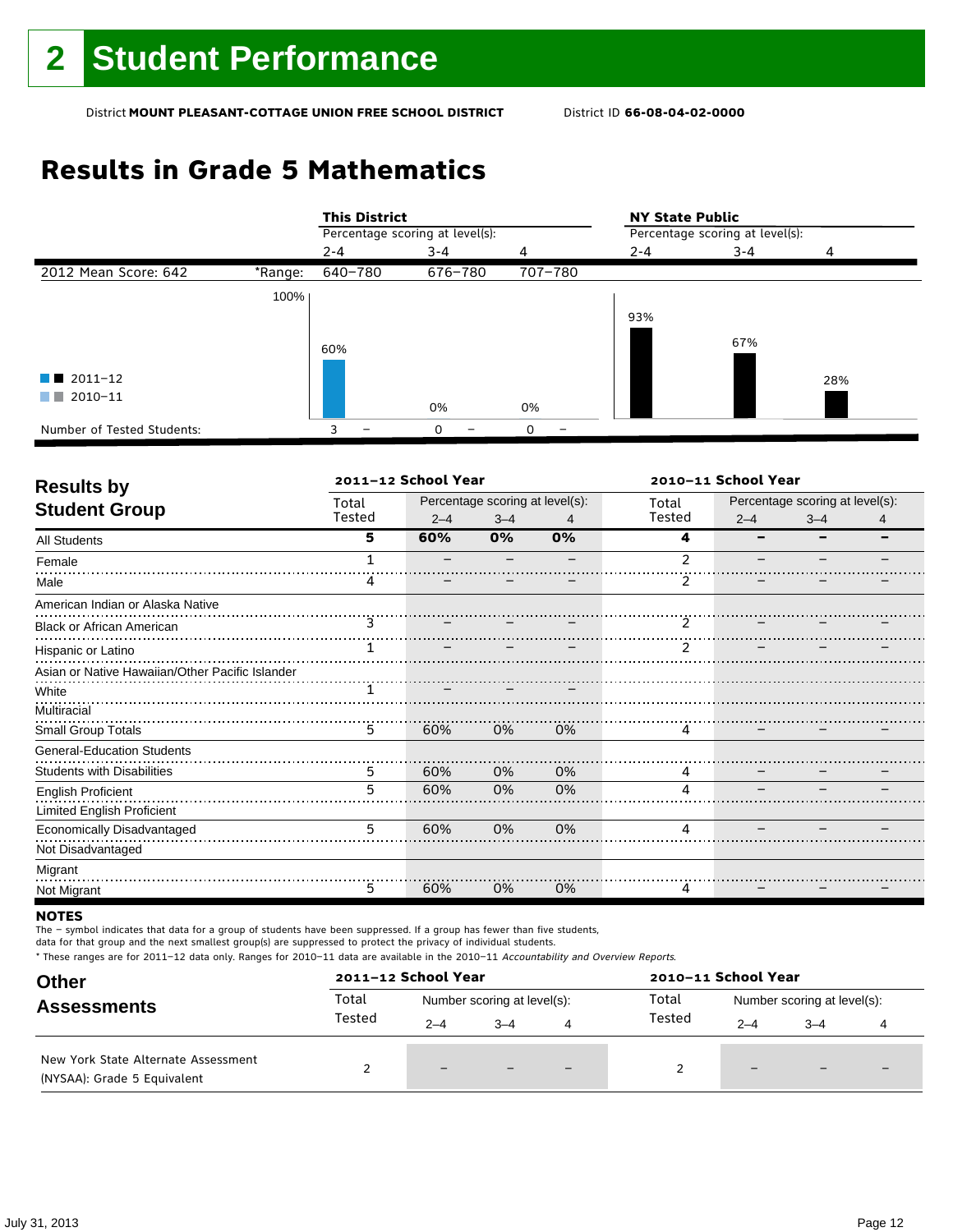## **Results in Grade 6 English Language Arts**

|                            |         | <b>This District</b>            |         |          | <b>NY State Public</b>          |         |    |  |
|----------------------------|---------|---------------------------------|---------|----------|---------------------------------|---------|----|--|
|                            |         | Percentage scoring at level(s): |         |          | Percentage scoring at level(s): |         |    |  |
|                            |         | $2 - 4$                         | $3 - 4$ | 4        | $2 - 4$                         | $3 - 4$ | 4  |  |
| 2012 Mean Score: $-$       | *Range: | 644-785                         | 662-785 | 694-785  |                                 |         |    |  |
| 2011 Mean Score: 620       | 100%    |                                 |         |          |                                 |         |    |  |
|                            |         |                                 |         |          | 88%                             |         |    |  |
|                            |         | 50%                             |         |          |                                 | 56%     |    |  |
| $\blacksquare$ 2011-12     |         |                                 |         |          |                                 |         |    |  |
| $\blacksquare$ 2010-11     |         |                                 | 17%     | 0%       |                                 |         | 4% |  |
| Number of Tested Students: |         | 3                               |         | $\Omega$ |                                 |         |    |  |

| <b>Results by</b>                               | 2011-12 School Year |         |                                 |   | 2010-11 School Year |         |                                 |    |
|-------------------------------------------------|---------------------|---------|---------------------------------|---|---------------------|---------|---------------------------------|----|
|                                                 | Total               |         | Percentage scoring at level(s): |   | Total               |         | Percentage scoring at level(s): |    |
| <b>Student Group</b>                            | Tested              | $2 - 4$ | $3 - 4$                         | 4 | Tested              | $2 - 4$ | $3 - 4$                         | 4  |
| All Students                                    | 4                   |         |                                 |   | 6                   | 50%     | 17%                             | 0% |
| Female                                          | $\mathcal{P}$       |         |                                 |   | 5                   |         |                                 |    |
| Male                                            | 2                   |         |                                 |   |                     |         |                                 |    |
| American Indian or Alaska Native                |                     |         |                                 |   |                     |         |                                 |    |
| <b>Black or African American</b>                | 2                   |         |                                 |   | 4                   |         |                                 |    |
| Hispanic or Latino                              |                     |         |                                 |   | $\mathcal{P}$       |         |                                 |    |
| Asian or Native Hawaiian/Other Pacific Islander |                     |         |                                 |   |                     |         |                                 |    |
| White                                           |                     |         |                                 |   |                     |         |                                 |    |
| Multiracial                                     |                     |         |                                 |   |                     |         |                                 |    |
| Small Group Totals                              | 4                   |         |                                 |   | 6                   | 50%     | 17%                             | 0% |
| <b>General-Education Students</b>               |                     |         |                                 |   |                     |         |                                 |    |
| <b>Students with Disabilities</b>               | 3                   |         |                                 |   | 6                   | 50%     | 17%                             | 0% |
| <b>English Proficient</b>                       | Λ                   |         |                                 |   | 6                   | 50%     | 17%                             | 0% |
| <b>Limited English Proficient</b>               |                     |         |                                 |   |                     |         |                                 |    |
| Economically Disadvantaged                      | 4                   |         |                                 |   | 6                   | 50%     | 17%                             | 0% |
| Not Disadvantaged                               |                     |         |                                 |   |                     |         |                                 |    |
| Migrant                                         |                     |         |                                 |   |                     |         |                                 |    |
| Not Migrant                                     | 4                   |         |                                 |   | 6                   | 50%     | 17%                             | 0% |

#### **NOTES**

The – symbol indicates that data for a group of students have been suppressed. If a group has fewer than five students,

data for that group and the next smallest group(s) are suppressed to protect the privacy of individual students.

\* These ranges are for 2011–12 data only. Ranges for 2010–11 data are available in the 2010–11 Accountability and Overview Reports.

| <b>Other</b>                                                                                      |        | 2011-12 School Year |                             |     | 2010-11 School Year |         |                             |     |
|---------------------------------------------------------------------------------------------------|--------|---------------------|-----------------------------|-----|---------------------|---------|-----------------------------|-----|
| <b>Assessments</b>                                                                                | Total  |                     | Number scoring at level(s): |     | Total               |         | Number scoring at level(s): |     |
|                                                                                                   | Tested | $2 - 4$             | $3 - 4$                     | 4   | Tested              | $2 - 4$ | $3 - 4$                     | 4   |
| New York State Alternate Assessment<br>(NYSAA): Grade 6 Equivalent                                | 4      |                     |                             |     | 3                   | -       |                             |     |
| New York State English as a Second Language<br>Achievement Test (NYSESLAT) <sup>†</sup> : Grade 6 | ი      | N/A                 | N/A                         | N/A | 0                   | N/A     | N/A                         | N/A |
|                                                                                                   | Total  |                     |                             |     | Total               |         |                             |     |
| Recently Arrived LEP Students NOT Tested on<br>the ELA NYSTP: Grade 6                             | 0      | N/A                 | N/A                         | N/A | 0                   | N/A     | N/A                         | N/A |

July 31, 2013 Page 13 † These counts represent recently arrived LEP students who used the NYSESLAT to fulfill the English language arts participation requirement.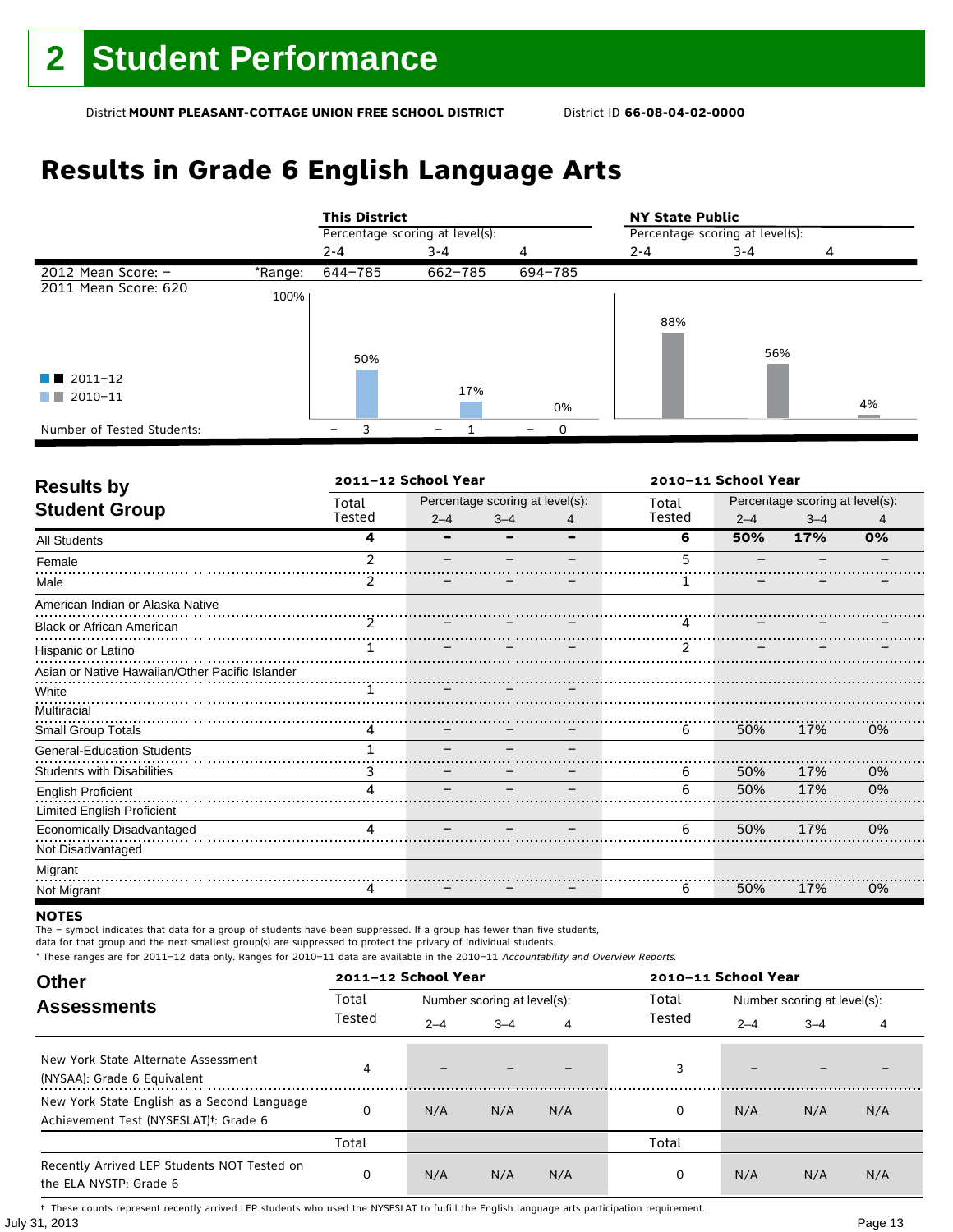## **Results in Grade 6 Mathematics**

|                            |         | <b>This District</b>            |         |         | <b>NY State Public</b>          |         |     |  |  |
|----------------------------|---------|---------------------------------|---------|---------|---------------------------------|---------|-----|--|--|
|                            |         | Percentage scoring at level(s): |         |         | Percentage scoring at level(s): |         |     |  |  |
|                            |         | $2 - 4$                         | 3-4     | 4       | $2 - 4$                         | $3 - 4$ | 4   |  |  |
| 2012 Mean Score: $-$       | *Range: | 640-780                         | 674-780 | 700-780 |                                 |         |     |  |  |
| 2011 Mean Score: 638       | 100%    |                                 |         |         |                                 |         |     |  |  |
|                            |         |                                 |         |         | 92%                             |         |     |  |  |
|                            |         |                                 |         |         |                                 | 63%     |     |  |  |
| $\blacksquare$ 2011-12     |         | 33%                             |         |         |                                 |         | 26% |  |  |
| 2010-11<br>a katika        |         |                                 | 17%     | 0%      |                                 |         |     |  |  |
| Number of Tested Students: |         | っ<br>-                          |         | 0       |                                 |         |     |  |  |

| <b>Results by</b>                               |               | 2011-12 School Year |                                 |   | 2010-11 School Year |                                 |         |    |
|-------------------------------------------------|---------------|---------------------|---------------------------------|---|---------------------|---------------------------------|---------|----|
| <b>Student Group</b>                            | Total         |                     | Percentage scoring at level(s): |   | Total               | Percentage scoring at level(s): |         |    |
|                                                 | Tested        | $2 - 4$             | $3 - 4$                         | 4 | Tested              | $2 - 4$                         | $3 - 4$ | 4  |
| All Students                                    | 4             |                     |                                 | - | 6                   | 33%                             | 17%     | 0% |
| Female                                          | $\mathcal{P}$ |                     |                                 |   | 5                   |                                 |         |    |
| Male                                            |               |                     |                                 |   |                     |                                 |         |    |
| American Indian or Alaska Native                |               |                     |                                 |   |                     |                                 |         |    |
| <b>Black or African American</b>                | $\mathcal{P}$ |                     |                                 |   | 4                   |                                 |         |    |
| Hispanic or Latino                              |               |                     |                                 |   | $\mathcal{P}$       |                                 |         |    |
| Asian or Native Hawaiian/Other Pacific Islander |               |                     |                                 |   |                     |                                 |         |    |
| White                                           |               |                     |                                 |   |                     |                                 |         |    |
| Multiracial                                     |               |                     |                                 |   |                     |                                 |         |    |
| Small Group Totals                              |               |                     |                                 |   | 6                   | 33%                             | 17%     | 0% |
| <b>General-Education Students</b>               |               |                     |                                 |   |                     |                                 |         |    |
| <b>Students with Disabilities</b>               | 3             |                     |                                 |   | 6                   | 33%                             | 17%     | 0% |
| <b>English Proficient</b>                       | Λ             |                     |                                 |   | 6                   | 33%                             | 17%     | 0% |
| <b>Limited English Proficient</b>               |               |                     |                                 |   |                     |                                 |         |    |
| Economically Disadvantaged                      | 4             |                     |                                 |   | 6                   | 33%                             | 17%     | 0% |
| Not Disadvantaged                               |               |                     |                                 |   |                     |                                 |         |    |
| Migrant                                         |               |                     |                                 |   |                     |                                 |         |    |
| Not Migrant                                     | 4             |                     |                                 |   | 6                   | 33%                             | 17%     | 0% |

#### **NOTES**

The – symbol indicates that data for a group of students have been suppressed. If a group has fewer than five students,

data for that group and the next smallest group(s) are suppressed to protect the privacy of individual students.

| <b>Other</b><br><b>Assessments</b><br>New York State Alternate Assessment<br>(NYSAA): Grade 6 Equivalent |        | 2011-12 School Year         |         |                          | 2010-11 School Year |                             |                          |                          |
|----------------------------------------------------------------------------------------------------------|--------|-----------------------------|---------|--------------------------|---------------------|-----------------------------|--------------------------|--------------------------|
|                                                                                                          | Total  | Number scoring at level(s): |         |                          | Total               | Number scoring at level(s): |                          |                          |
|                                                                                                          | Tested | $2 - 4$                     | $3 - 4$ | 4                        | Tested              | $2 - 4$                     | $3 - 4$                  |                          |
|                                                                                                          |        | $-$                         |         | $\overline{\phantom{0}}$ |                     | $-$                         | $\overline{\phantom{0}}$ | $\overline{\phantom{0}}$ |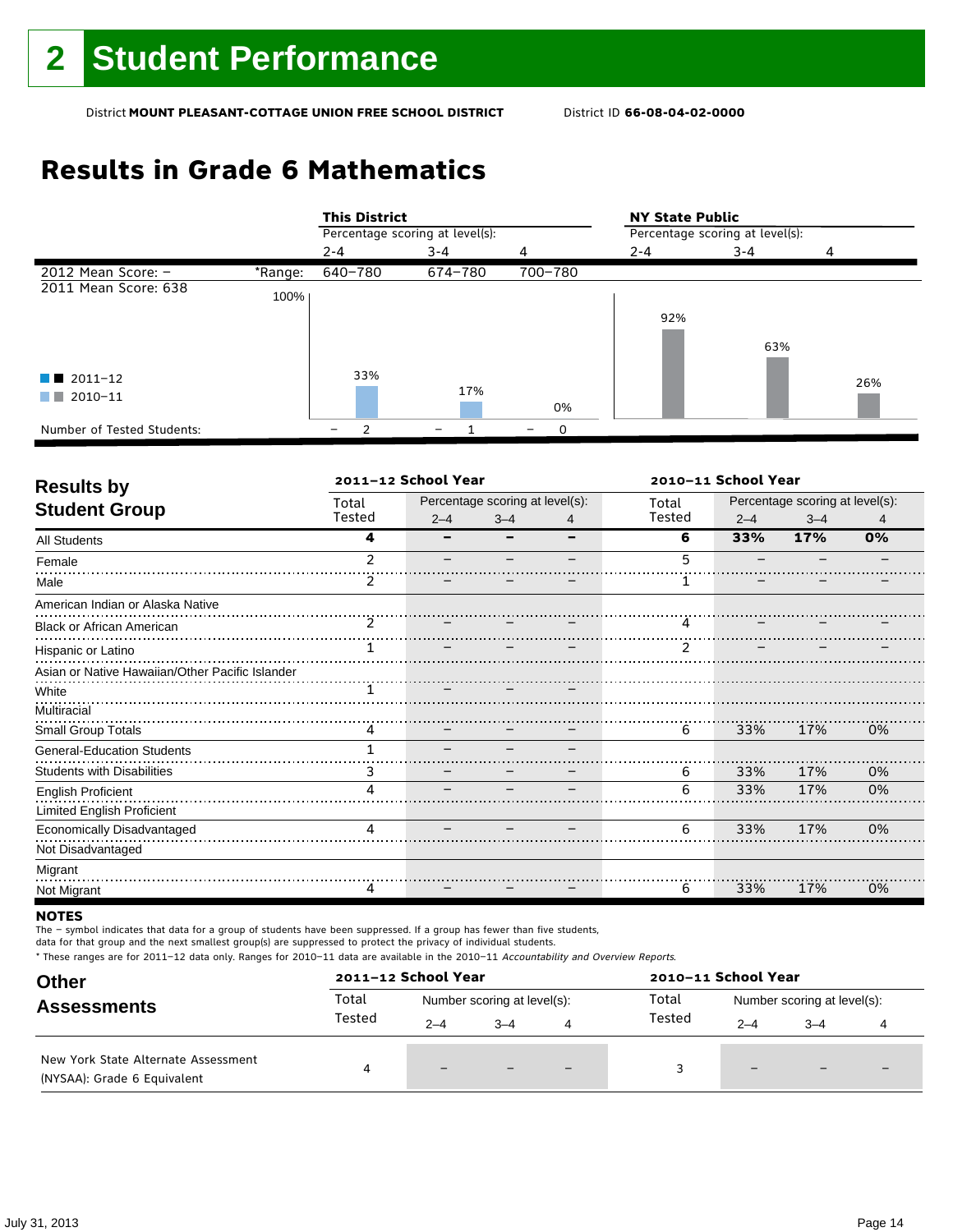## **Results in Grade 7 English Language Arts**

|                            |         | <b>This District</b>            |           |               | <b>NY State Public</b>          |                    |          |  |
|----------------------------|---------|---------------------------------|-----------|---------------|---------------------------------|--------------------|----------|--|
|                            |         | Percentage scoring at level(s): |           |               | Percentage scoring at level(s): |                    |          |  |
|                            |         | $2 - 4$                         | 3-4       | 4             | $2 - 4$                         | 3-4                | 4        |  |
| 2012 Mean Score: 636       | *Range: | 642-790                         | 665-790   | 698-790       |                                 |                    |          |  |
| 2011 Mean Score: 640       | 100%    |                                 |           |               |                                 |                    |          |  |
|                            |         | 47% 50%                         |           |               | 92% 91%                         | 52% <sub>48%</sub> |          |  |
| $\blacksquare$ 2011-12     |         |                                 |           |               |                                 |                    |          |  |
| 2010-11<br>a ka            |         |                                 | 11%<br>0% | 0%<br>0%      |                                 |                    | 4%<br>4% |  |
| Number of Tested Students: |         | 8<br>9                          |           | 0<br>$\Omega$ |                                 |                    |          |  |

|                                                 |        | 2011-12 School Year |                                 |    |        | 2010-11 School Year |                                 |    |
|-------------------------------------------------|--------|---------------------|---------------------------------|----|--------|---------------------|---------------------------------|----|
|                                                 | Total  |                     | Percentage scoring at level(s): |    | Total  |                     | Percentage scoring at level(s): |    |
| <b>Results by</b><br><b>Student Group</b>       | Tested | $2 - 4$             | $3 - 4$                         | 4  | Tested | $2 - 4$             | $3 - 4$                         | 4  |
| All Students                                    | 19     | 47%                 | 11%                             | 0% | 16     | 50%                 | 0%                              | 0% |
| Female                                          | 12     | 42%                 | 8%                              | 0% | 6      | 50%                 | 0%                              | 0% |
| Male                                            | 7      | 57%                 | 14%                             | 0% | 10     | 50%                 | 0%                              | 0% |
| American Indian or Alaska Native                |        |                     |                                 |    |        |                     |                                 |    |
| <b>Black or African American</b>                | 9      | 67%                 | 11%                             | 0% | 9      | 33%                 | 0%                              | 0% |
| Hispanic or Latino                              | 10     | 30%                 | 10%                             | 0% |        | 71%                 | 0%                              | 0% |
| Asian or Native Hawaiian/Other Pacific Islander |        |                     |                                 |    |        |                     |                                 |    |
| White                                           |        |                     |                                 |    |        |                     |                                 |    |
| Multiracial                                     |        |                     |                                 |    |        |                     |                                 |    |
| Small Group Totals                              |        |                     |                                 |    |        |                     |                                 |    |
| <b>General-Education Students</b>               | 3      |                     |                                 |    | 1      |                     |                                 |    |
| <b>Students with Disabilities</b>               | 16     |                     |                                 |    | 15     |                     |                                 |    |
| <b>English Proficient</b>                       | 19     | 47%                 | 11%                             | 0% | 16     | 50%                 | 0%                              | 0% |
| <b>Limited English Proficient</b>               |        |                     |                                 |    |        |                     |                                 |    |
| <b>Economically Disadvantaged</b>               | 19     | 47%                 | 11%                             | 0% | 15     |                     |                                 |    |
| Not Disadvantaged                               |        |                     |                                 |    | 1      |                     |                                 |    |
| Migrant                                         |        |                     |                                 |    |        |                     |                                 |    |
| Not Migrant                                     | 19     | 47%                 | 11%                             | 0% | 16     | 50%                 | 0%                              | 0% |

#### **NOTES**

The – symbol indicates that data for a group of students have been suppressed. If a group has fewer than five students,

data for that group and the next smallest group(s) are suppressed to protect the privacy of individual students.

\* These ranges are for 2011–12 data only. Ranges for 2010–11 data are available in the 2010–11 Accountability and Overview Reports.

| <b>Other</b>                                                                                      |                                             | 2011-12 School Year      |                             |     | 2010-11 School Year |                             |     |     |
|---------------------------------------------------------------------------------------------------|---------------------------------------------|--------------------------|-----------------------------|-----|---------------------|-----------------------------|-----|-----|
| <b>Assessments</b>                                                                                | Total                                       |                          | Number scoring at level(s): |     |                     | Number scoring at level(s): |     |     |
|                                                                                                   | Tested<br>Tested<br>$2 - 4$<br>$3 - 4$<br>4 | $2 - 4$                  | $3 - 4$                     | 4   |                     |                             |     |     |
| New York State Alternate Assessment<br>(NYSAA): Grade 7 Equivalent                                |                                             | $\overline{\phantom{0}}$ |                             |     | 3                   | -                           |     |     |
| New York State English as a Second Language<br>Achievement Test (NYSESLAT) <sup>+</sup> : Grade 7 | ი                                           | N/A                      | N/A                         | N/A | 0                   | N/A                         | N/A | N/A |
|                                                                                                   | Total                                       |                          |                             |     | Total               |                             |     |     |
| Recently Arrived LEP Students NOT Tested on<br>the ELA NYSTP: Grade 7                             | 0                                           | N/A                      | N/A                         | N/A | 0                   | N/A                         | N/A | N/A |

July 31, 2013 Page 15 † These counts represent recently arrived LEP students who used the NYSESLAT to fulfill the English language arts participation requirement.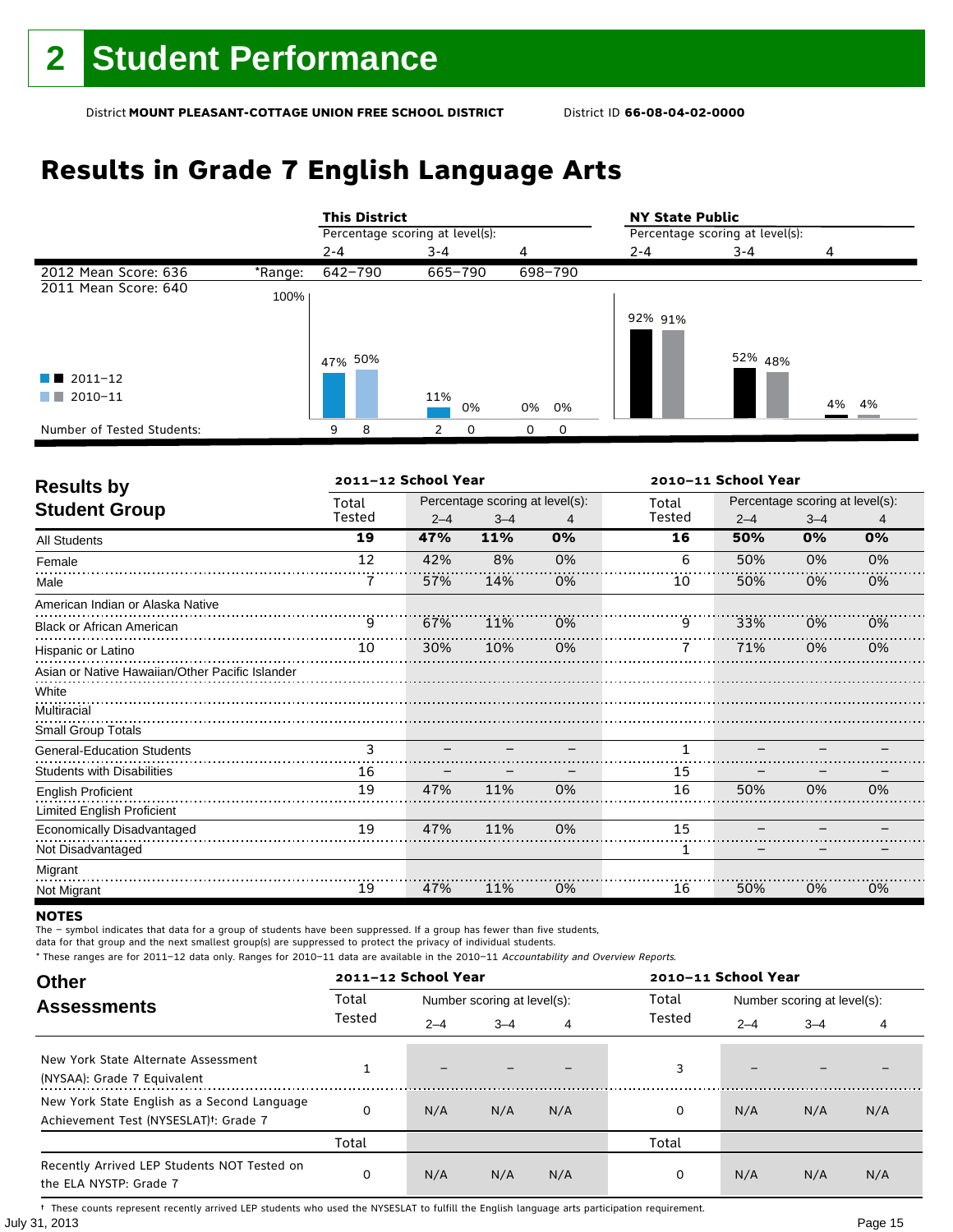## **Results in Grade 7 Mathematics**

|                            |         |         | <b>This District</b>            |         |         |    |         |                                 | <b>NY State Public</b> |         |  |  |
|----------------------------|---------|---------|---------------------------------|---------|---------|----|---------|---------------------------------|------------------------|---------|--|--|
|                            |         |         | Percentage scoring at level(s): |         |         |    |         | Percentage scoring at level(s): |                        |         |  |  |
|                            |         | $2 - 4$ |                                 | $3 - 4$ |         | 4  |         | $2 - 4$                         | $3 - 4$                | 4       |  |  |
| 2012 Mean Score: 608       | *Range: | 639-800 |                                 |         | 670-800 |    | 694-800 |                                 |                        |         |  |  |
| 2011 Mean Score: 624       | 100%    |         |                                 |         |         |    |         |                                 |                        |         |  |  |
|                            |         |         |                                 |         |         |    |         | 91% 92%                         |                        |         |  |  |
|                            |         |         | 57%                             |         |         |    |         |                                 | 65% 65%                |         |  |  |
|                            |         |         |                                 |         |         |    |         |                                 |                        |         |  |  |
| $2011 - 12$<br>a sa na     |         | 29%     |                                 |         |         |    |         |                                 |                        | 31% 30% |  |  |
| 2010-11<br>a sa ban        |         |         |                                 | 6% 7%   |         | 0% | 0%      |                                 |                        |         |  |  |
| Number of Tested Students: |         | 5       | 8                               |         |         | 0  | 0       |                                 |                        |         |  |  |

| <b>Results by</b>                                       |                | 2011-12 School Year |                                 |    | 2010-11 School Year |                                 |         |    |
|---------------------------------------------------------|----------------|---------------------|---------------------------------|----|---------------------|---------------------------------|---------|----|
| <b>Student Group</b>                                    | Total          |                     | Percentage scoring at level(s): |    | Total               | Percentage scoring at level(s): |         |    |
|                                                         | Tested         | $2 - 4$             | $3 - 4$                         | 4  | Tested              | $2 - 4$                         | $3 - 4$ | 4  |
| <b>All Students</b>                                     | 17             | 29%                 | 6%                              | 0% | 14                  | 57%                             | 7%      | 0% |
| Female                                                  | 12             | 25%                 | 8%                              | 0% | 6                   | 50%                             | 17%     | 0% |
| Male                                                    | 5              | 40%                 | 0%                              | 0% | 8                   | 63%                             | 0%      | 0% |
| American Indian or Alaska Native                        |                |                     |                                 |    |                     |                                 |         |    |
| <b>Black or African American</b>                        | 9              | 44%                 | 11%                             | 0% | 8                   | 38%                             | 13%     | 0% |
| Hispanic or Latino                                      | 8              | 13%                 | 0%                              | 0% | 6                   | 83%                             | 0%      | 0% |
| Asian or Native Hawaiian/Other Pacific Islander         |                |                     |                                 |    |                     |                                 |         |    |
| White<br>Multiracial<br><b>Small Group Totals</b>       |                |                     |                                 |    |                     |                                 |         |    |
| <b>General-Education Students</b>                       | $\overline{2}$ |                     |                                 |    | 1                   |                                 |         |    |
| <b>Students with Disabilities</b>                       | 15             |                     |                                 |    | 13                  |                                 |         |    |
| <b>English Proficient</b><br>Limited English Proficient | 17             | 29%                 | 6%                              | 0% | 14                  | 57%                             | 7%      | 0% |
| Economically Disadvantaged                              | 17             | 29%                 | 6%                              | 0% | 13                  |                                 |         |    |
| Not Disadvantaged                                       |                |                     |                                 |    | 1                   |                                 |         |    |
| Migrant                                                 |                |                     |                                 |    |                     |                                 |         |    |
| Not Migrant                                             | 17             | 29%                 | 6%                              | 0% | 14                  | 57%                             | 7%      | 0% |

#### **NOTES**

The – symbol indicates that data for a group of students have been suppressed. If a group has fewer than five students,

data for that group and the next smallest group(s) are suppressed to protect the privacy of individual students.

| <b>Other</b>                                                       |        | 2011-12 School Year |                             |   | 2010-11 School Year |                             |         |  |
|--------------------------------------------------------------------|--------|---------------------|-----------------------------|---|---------------------|-----------------------------|---------|--|
| <b>Assessments</b>                                                 | Total  |                     | Number scoring at level(s): |   | Total               | Number scoring at level(s): |         |  |
|                                                                    | Tested | $2 - 4$             | $-4$                        | 4 | Tested              | $2 - 4$                     | $3 - 4$ |  |
| New York State Alternate Assessment<br>(NYSAA): Grade 7 Equivalent |        | -                   |                             |   |                     | $\overline{\phantom{0}}$    |         |  |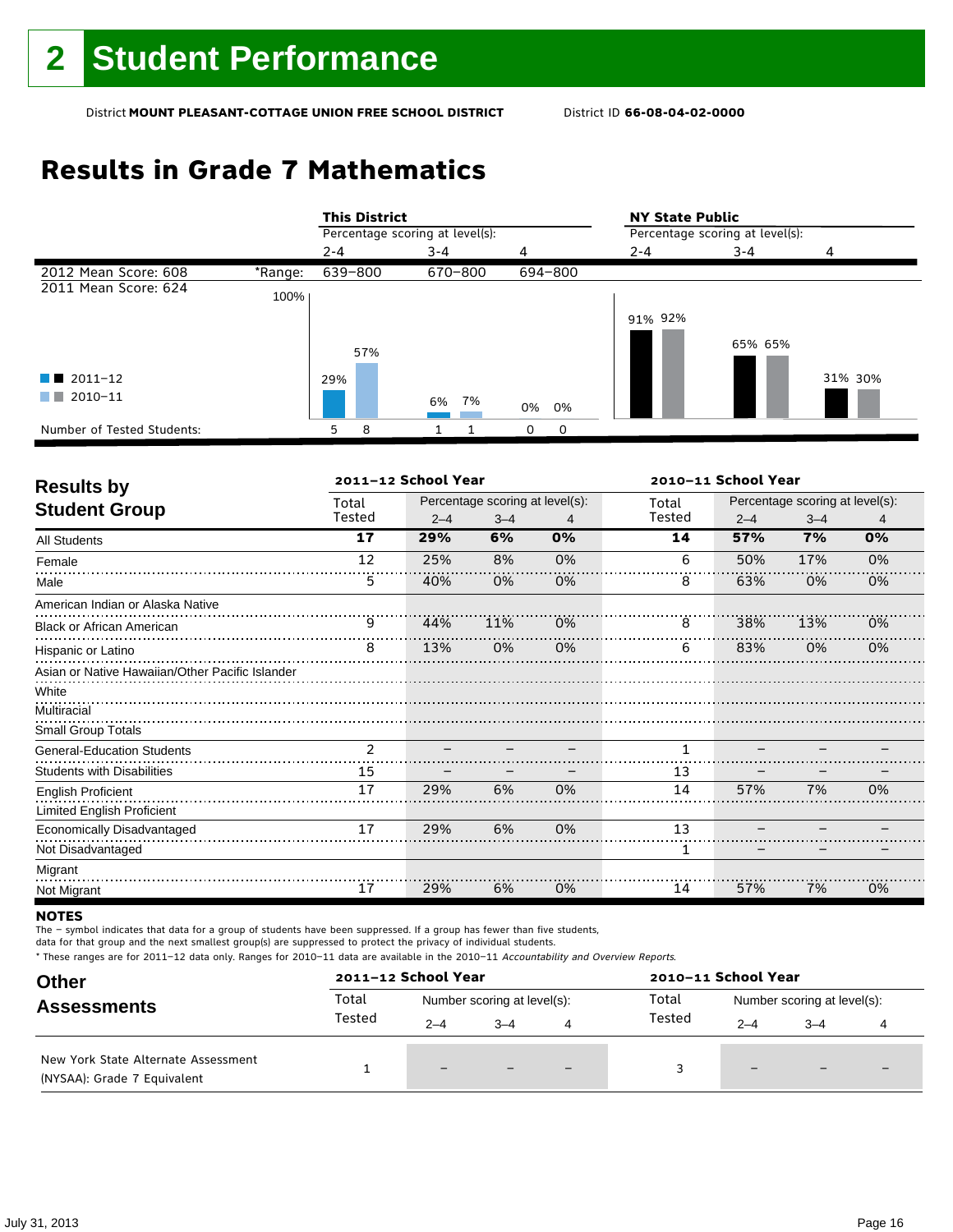## **Results in Grade 8 English Language Arts**

|                            |         | <b>This District</b>            |           |          | <b>NY State Public</b>          |         |       |  |
|----------------------------|---------|---------------------------------|-----------|----------|---------------------------------|---------|-------|--|
|                            |         | Percentage scoring at level(s): |           |          | Percentage scoring at level(s): |         |       |  |
|                            |         | $2 - 4$                         | $3 - 4$   | 4        | $2 - 4$                         | 3-4     | 4     |  |
| 2012 Mean Score: 618       | *Range: | 628-790                         | 658-790   | 699-790  |                                 |         |       |  |
| 2011 Mean Score: 612       | 100%    |                                 |           |          |                                 |         |       |  |
|                            |         |                                 |           |          | 93% 92%                         |         |       |  |
|                            |         |                                 |           |          |                                 |         |       |  |
|                            |         | 52%                             |           |          |                                 | 50% 47% |       |  |
| $\blacksquare$ 2011-12     |         | 38%                             |           |          |                                 |         |       |  |
| 2010-11<br>a sa Tan        |         |                                 | 11%<br>0% | 0%<br>0% |                                 |         | 2% 2% |  |
| Number of Tested Students: |         | 14<br>8                         | 0         | 0<br>0   |                                 |         |       |  |

| <b>Results by</b>                               |        | 2011-12 School Year |                                 |    | 2010-11 School Year |                                 |         |    |
|-------------------------------------------------|--------|---------------------|---------------------------------|----|---------------------|---------------------------------|---------|----|
| <b>Student Group</b>                            | Total  |                     | Percentage scoring at level(s): |    | Total               | Percentage scoring at level(s): |         |    |
|                                                 | Tested | $2 - 4$             | $3 - 4$                         | 4  | Tested              | $2 - 4$                         | $3 - 4$ | 4  |
| All Students                                    | 21     | 38%                 | 0%                              | 0% | 27                  | 52%                             | 11%     | 0% |
| Female                                          | 9      | 33%                 | 0%                              | 0% | 15                  | 73%                             | 13%     | 0% |
| Male                                            | 12     | 42%                 | 0%                              | 0% | 12                  | 25%                             | 8%      | 0% |
| American Indian or Alaska Native                |        |                     |                                 |    |                     |                                 |         |    |
| <b>Black or African American</b>                | 15     | 33%                 | 0%                              | 0% | 18                  | 56%                             | 6%      | 0% |
| Hispanic or Latino                              | 4      |                     |                                 |    |                     |                                 |         |    |
| Asian or Native Hawaiian/Other Pacific Islander |        |                     |                                 |    |                     |                                 |         |    |
| White                                           |        |                     |                                 |    | $\frac{1}{2}$       |                                 |         |    |
| Multiracial                                     |        |                     |                                 |    |                     |                                 |         |    |
| Small Group Totals                              | 6      | 50%                 | 0%                              | 0% | 9                   | 44%                             | 22%     | 0% |
| <b>General-Education Students</b>               | 4      |                     |                                 |    |                     |                                 |         |    |
| <b>Students with Disabilities</b>               | 17     |                     |                                 |    | 27                  | 52%                             | 11%     | 0% |
| <b>English Proficient</b>                       | 21     | 38%                 | 0%                              | 0% | 27                  | 52%                             | 11%     | 0% |
| Limited English Proficient                      |        |                     |                                 |    |                     |                                 |         |    |
| Economically Disadvantaged                      | 21     | 38%                 | 0%                              | 0% | 27                  | 52%                             | 11%     | 0% |
| Not Disadvantaged                               |        |                     |                                 |    |                     |                                 |         |    |
| Migrant                                         |        |                     |                                 |    |                     |                                 |         |    |
| Not Migrant                                     | 21     | 38%                 | 0%                              | 0% | 27                  | 52%                             | 11%     | 0% |

#### **NOTES**

The – symbol indicates that data for a group of students have been suppressed. If a group has fewer than five students,

data for that group and the next smallest group(s) are suppressed to protect the privacy of individual students.

\* These ranges are for 2011–12 data only. Ranges for 2010–11 data are available in the 2010–11 Accountability and Overview Reports.

| <b>Other</b>                                                                                      |        | 2011-12 School Year |                             |     | 2010-11 School Year |                             |         |     |
|---------------------------------------------------------------------------------------------------|--------|---------------------|-----------------------------|-----|---------------------|-----------------------------|---------|-----|
| <b>Assessments</b>                                                                                | Total  |                     | Number scoring at level(s): |     | Total               | Number scoring at level(s): |         |     |
|                                                                                                   | Tested | $2 - 4$             | $3 - 4$                     | 4   | Tested              | $2 - 4$                     | $3 - 4$ | 4   |
| New York State Alternate Assessment<br>(NYSAA): Grade 8 Equivalent                                | 5      | 5                   | 5                           | 5   | 3                   | -                           |         |     |
| New York State English as a Second Language<br>Achievement Test (NYSESLAT) <sup>+</sup> : Grade 8 |        | N/A                 | N/A                         | N/A | 0                   | N/A                         | N/A     | N/A |
|                                                                                                   | Total  |                     |                             |     | Total               |                             |         |     |
| Recently Arrived LEP Students NOT Tested on<br>the ELA NYSTP: Grade 8                             |        | N/A                 | N/A                         | N/A | 0                   | N/A                         | N/A     | N/A |

July 31, 2013 Page 17 † These counts represent recently arrived LEP students who used the NYSESLAT to fulfill the English language arts participation requirement.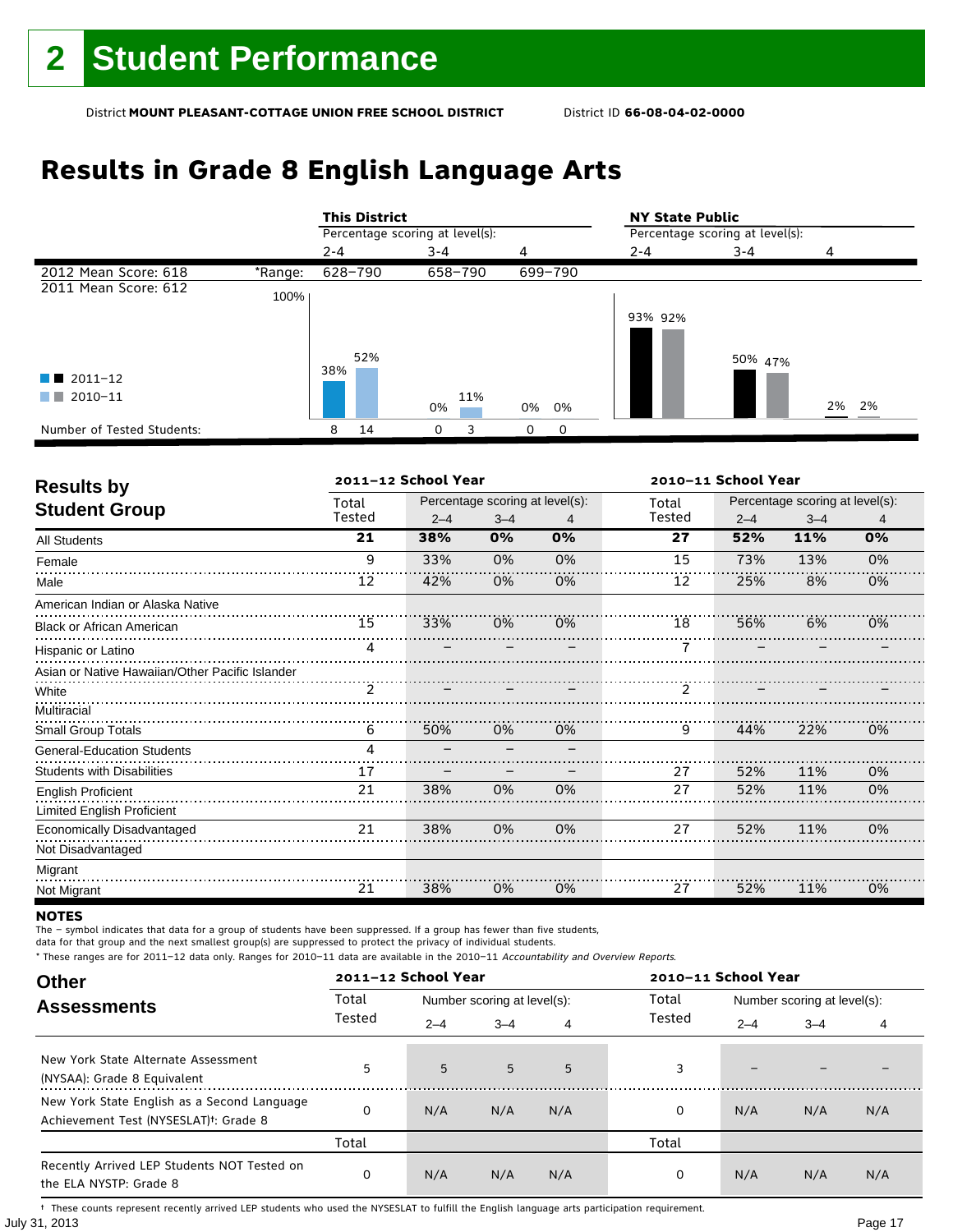## **Results in Grade 8 Mathematics**

|                            |         | <b>This District</b>            |  |          |  |         |          | <b>NY State Public</b>          |         |         |  |
|----------------------------|---------|---------------------------------|--|----------|--|---------|----------|---------------------------------|---------|---------|--|
|                            |         | Percentage scoring at level(s): |  |          |  |         |          | Percentage scoring at level(s): |         |         |  |
|                            |         | $2 - 4$                         |  | $3 - 4$  |  | 4       |          | $2 - 4$                         | $3 - 4$ | 4       |  |
| 2012 Mean Score: 620       | *Range: | 639-775                         |  | 674-775  |  | 704-775 |          |                                 |         |         |  |
| 2011 Mean Score: 604       | 100%    |                                 |  |          |  |         |          |                                 |         |         |  |
|                            |         |                                 |  |          |  |         |          | 93% 91%                         |         |         |  |
|                            |         |                                 |  |          |  |         |          |                                 | 61% 60% |         |  |
|                            |         |                                 |  |          |  |         |          |                                 |         |         |  |
| $\blacksquare$ 2011-12     |         | 29%                             |  |          |  |         |          |                                 |         |         |  |
| 2010-11<br>a sa n          |         | 18%                             |  | 4%<br>0% |  | 0%      | 0%       |                                 |         | 20% 18% |  |
| Number of Tested Students: |         | 8<br>4                          |  | 0        |  | 0       | $\Omega$ |                                 |         |         |  |

| <b>Results by</b>                               |        | 2011-12 School Year |                                 |    | 2010-11 School Year |                                 |         |    |  |
|-------------------------------------------------|--------|---------------------|---------------------------------|----|---------------------|---------------------------------|---------|----|--|
|                                                 | Total  |                     | Percentage scoring at level(s): |    | Total               | Percentage scoring at level(s): |         |    |  |
| <b>Student Group</b>                            | Tested | $2 - 4$             | $3 - 4$                         | 4  | Tested              | $2 - 4$                         | $3 - 4$ | 4  |  |
| <b>All Students</b>                             | 22     | 18%                 | 0%                              | 0% | 28                  | 29%                             | 4%      | 0% |  |
| Female                                          | 10     | 20%                 | 0%                              | 0% | 14                  | 36%                             | 0%      | 0% |  |
| Male                                            | 12     | 17%                 | 0%                              | 0% | 14                  | 21%                             | 7%      | 0% |  |
| American Indian or Alaska Native                |        |                     |                                 |    |                     |                                 |         |    |  |
| <b>Black or African American</b>                | 16     | 6%                  | 0%                              | 0% | 19                  | 26%                             | 0%      | 0% |  |
| Hispanic or Latino                              | 4      |                     |                                 |    |                     |                                 |         |    |  |
| Asian or Native Hawaiian/Other Pacific Islander |        |                     |                                 |    |                     |                                 |         |    |  |
| White                                           | ゔ      |                     |                                 |    |                     |                                 |         |    |  |
| Multiracial                                     |        |                     |                                 |    |                     |                                 |         |    |  |
| <b>Small Group Totals</b>                       | 6      | 50%                 | 0%                              | 0% | 9                   | 33%                             | 11%     | 0% |  |
| <b>General-Education Students</b>               | 3      |                     |                                 |    |                     |                                 |         |    |  |
| <b>Students with Disabilities</b>               | 19     |                     |                                 |    | 28                  | 29%                             | 4%      | 0% |  |
| English Proficient                              | 22     | 18%                 | 0%                              | 0% | 28                  | 29%                             | 4%      | 0% |  |
| <b>Limited English Proficient</b>               |        |                     |                                 |    |                     |                                 |         |    |  |
| Economically Disadvantaged                      | 22     | 18%                 | 0%                              | 0% | 28                  | 29%                             | 4%      | 0% |  |
| Not Disadvantaged                               |        |                     |                                 |    |                     |                                 |         |    |  |
| Migrant                                         |        |                     |                                 |    |                     |                                 |         |    |  |
| Not Migrant                                     | 22     | 18%                 | 0%                              | 0% | 28                  | 29%                             | 4%      | 0% |  |

#### **NOTES**

The – symbol indicates that data for a group of students have been suppressed. If a group has fewer than five students,

data for that group and the next smallest group(s) are suppressed to protect the privacy of individual students.

| <b>Other</b>                                                       | 2011-12 School Year |                             |         |   | 2010-11 School Year |                             |                          |                          |
|--------------------------------------------------------------------|---------------------|-----------------------------|---------|---|---------------------|-----------------------------|--------------------------|--------------------------|
| <b>Assessments</b>                                                 | Total               | Number scoring at level(s): |         |   | Total               | Number scoring at level(s): |                          |                          |
|                                                                    | Tested              | $2 - 4$                     | $3 - 4$ | 4 | Tested              | $2 - 4$                     | $3 - 4$                  |                          |
| New York State Alternate Assessment<br>(NYSAA): Grade 8 Equivalent |                     | 4                           | 4       | 4 |                     | $\qquad \qquad -$           | $\overline{\phantom{0}}$ | $\overline{\phantom{0}}$ |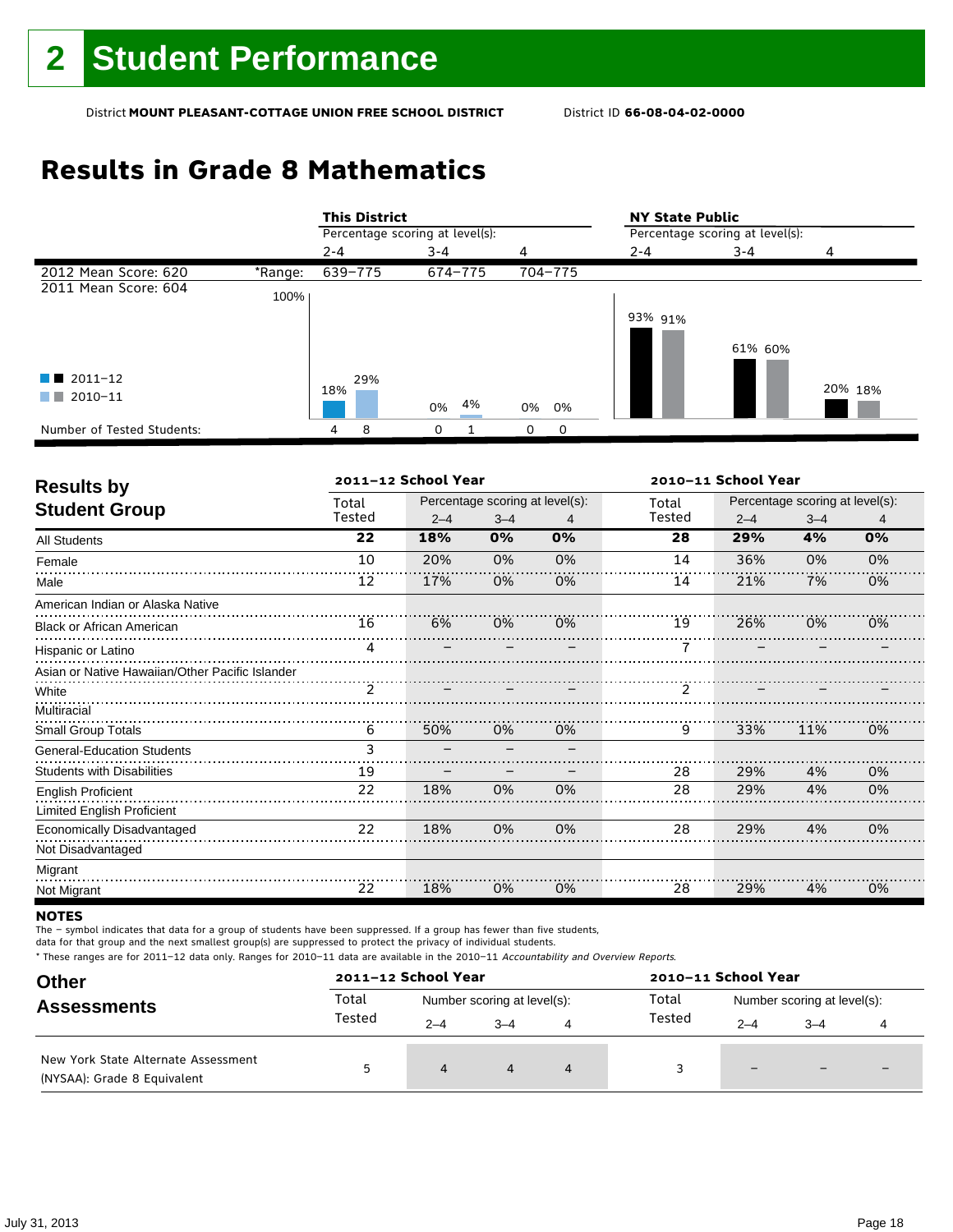## **Results in Grade 8 Science**

|                                                                                        | <b>This District</b>            |                |               | <b>NY State Public</b><br>Percentage scoring at level(s): |         |         |  |
|----------------------------------------------------------------------------------------|---------------------------------|----------------|---------------|-----------------------------------------------------------|---------|---------|--|
|                                                                                        | Percentage scoring at level(s): |                |               |                                                           |         |         |  |
|                                                                                        | $2 - 4$                         | $3 - 4$        | 4             | $2 - 4$                                                   | $3 - 4$ | 4       |  |
| 100%<br>$\blacksquare$ 2011-12<br>$\blacksquare$ 2010-11<br>Number of Tested Students: | 48%<br>32%<br>11<br>6           | 13%<br>5%<br>3 | 4%<br>0%<br>0 | 93% 94%                                                   | 73% 72% | 30% 28% |  |

| <b>Results by</b>                               |        | 2011-12 School Year |                                 |    | 2010-11 School Year |                                 |         |     |
|-------------------------------------------------|--------|---------------------|---------------------------------|----|---------------------|---------------------------------|---------|-----|
|                                                 | Total  |                     | Percentage scoring at level(s): |    | Total               | Percentage scoring at level(s): |         |     |
| <b>Student Group</b>                            | Tested | $2 - 4$             | $3 - 4$                         | 4  | Tested              | $2 - 4$                         | $3 - 4$ | 4   |
| <b>All Students</b>                             | 19     | 32%                 | 5%                              | 0% | 23                  | 48%                             | 13%     | 4%  |
| Female                                          | 8      | 38%                 | 13%                             | 0% | 12                  | 58%                             | 8%      | 0%  |
| Male                                            | 11     | 27%                 | 0%                              | 0% | 11                  | 36%                             | 18%     | 9%  |
| American Indian or Alaska Native                |        |                     |                                 |    |                     |                                 |         |     |
| <b>Black or African American</b>                | 13     | 23%                 | 8%                              | 0% | 14                  | 57%                             | 7%      | 0%  |
| Hispanic or Latino                              | 4      |                     |                                 |    | 8                   |                                 |         |     |
| Asian or Native Hawaiian/Other Pacific Islander |        |                     |                                 |    |                     |                                 |         |     |
| White                                           |        |                     |                                 |    |                     |                                 |         |     |
| Multiracial                                     |        |                     |                                 |    |                     |                                 |         |     |
| Small Group Totals                              | 6      | 50%                 | 0%                              | 0% | 9                   | 33%                             | 22%     | 11% |
| <b>General-Education Students</b>               | 4      |                     |                                 |    |                     |                                 |         |     |
| <b>Students with Disabilities</b>               | 15     |                     |                                 |    | 23                  | 48%                             | 13%     | 4%  |
| <b>English Proficient</b>                       | 19     | 32%                 | 5%                              | 0% | 23                  | 48%                             | 13%     | 4%  |
| <b>Limited English Proficient</b>               |        |                     |                                 |    |                     |                                 |         |     |
| Economically Disadvantaged                      | 19     | 32%                 | 5%                              | 0% | 23                  | 48%                             | 13%     | 4%  |
| Not Disadvantaged                               |        |                     |                                 |    |                     |                                 |         |     |
| Migrant                                         |        |                     |                                 |    |                     |                                 |         |     |
| Not Migrant                                     | 19     | 32%                 | 5%                              | 0% | 23                  | 48%                             | 13%     | 4%  |

#### **NOTES**

The – symbol indicates that data for a group of students have been suppressed. If a group has fewer than five students,

data for that group and the next smallest group(s) are suppressed to protect the privacy of individual students.

| <b>Other</b>                                                       |        | 2011-12 School Year |                             |                | 2010-11 School Year |                             |         |  |  |
|--------------------------------------------------------------------|--------|---------------------|-----------------------------|----------------|---------------------|-----------------------------|---------|--|--|
| <b>Assessments</b>                                                 | Total  |                     | Number scoring at level(s): |                | Total               | Number scoring at level(s): |         |  |  |
|                                                                    | Tested | $2 - 4$             | $3 - 4$                     | 4              | Tested              | $2 - 4$                     | $3 - 4$ |  |  |
| New York State Alternate Assessment<br>(NYSAA): Grade 8 Equivalent |        | 5                   | 5                           | $\overline{4}$ |                     | $\overline{\phantom{0}}$    |         |  |  |
| <b>Regents Science</b>                                             |        |                     |                             |                |                     |                             |         |  |  |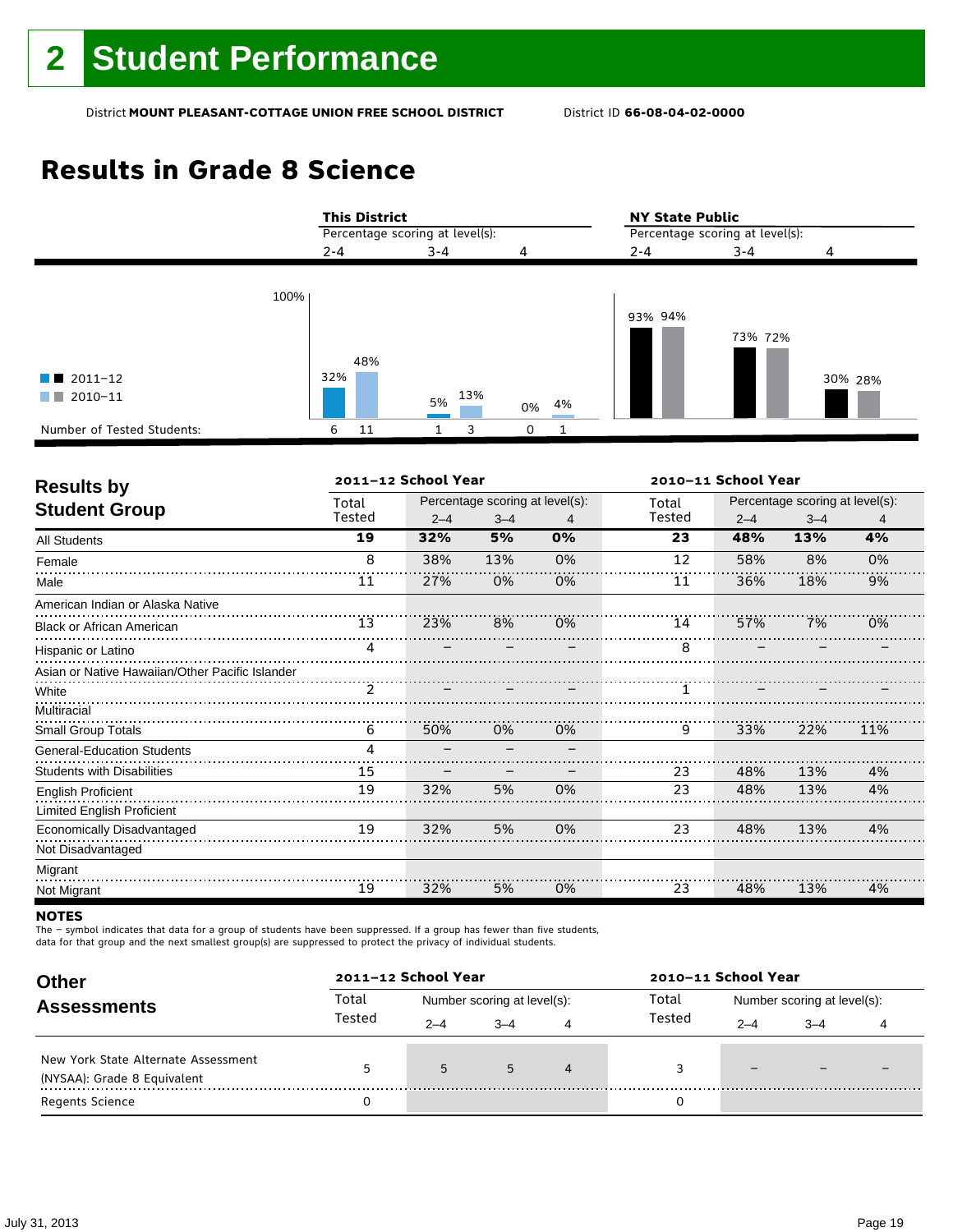### **Statewide 2010–11 Results on the National Assessment of Educational Progress (NAEP)**

|                            | % Below Basic | % Basic | % Proficient | % Advanced |
|----------------------------|---------------|---------|--------------|------------|
| <b>Grade 4 Reading</b>     | 32%           | 33%     | 26%          | 9%         |
| <b>Grade 8 Reading</b>     | 24%           | 41%     | 31%          | 4%         |
| <b>Grade 4 Mathematics</b> | 20%           | 44%     | 31%          | 5%         |
| <b>Grade 8 Mathematics</b> | 30%           | 40%     | 23%          | 7%         |

#### NOTES

\*Reporting standards not met.

\*\*Rounds to 0.

### **Statewide 2010–11 NAEP Participation Rates for LEP Students and Students with Disabilities**

|                            |                                   | <b>Participation Rate</b> |
|----------------------------|-----------------------------------|---------------------------|
| <b>Grade 4 Reading</b>     |                                   |                           |
|                            | <b>Limited English Proficient</b> | 84%                       |
|                            | <b>Students with Disabilities</b> | 85%                       |
| <b>Grade 8 Reading</b>     |                                   |                           |
|                            | <b>Limited English Proficient</b> | 77%                       |
|                            | <b>Students with Disabilities</b> | 84%                       |
| <b>Grade 4 Mathematics</b> |                                   |                           |
|                            | <b>Limited English Proficient</b> | 91%                       |
|                            | <b>Students with Disabilities</b> | 90%                       |
| <b>Grade 8 Mathematics</b> |                                   |                           |
|                            | <b>Limited English Proficient</b> | 92%                       |
|                            | <b>Students with Disabilities</b> | 91%                       |

#### **NOTE**

 The National Assessment of Educational Progress (NAEP), developed in 1969, is a nationally representative assessment of the performance of United States' students in mathematics, reading, science, writing, the arts, civics, economics, geography, and U.S. history. The NAEP assessment is administered to a sampling of schools across New York State. Teachers, principals, parents, policymakers,

 and researchers use NAEP results to assess progress and develop ways to improve education in the United States. As part of a federal requirement, NYSED is publishing these statewide results on NAEP. There are no consequences for schools, teachers, or students based on NAEP results.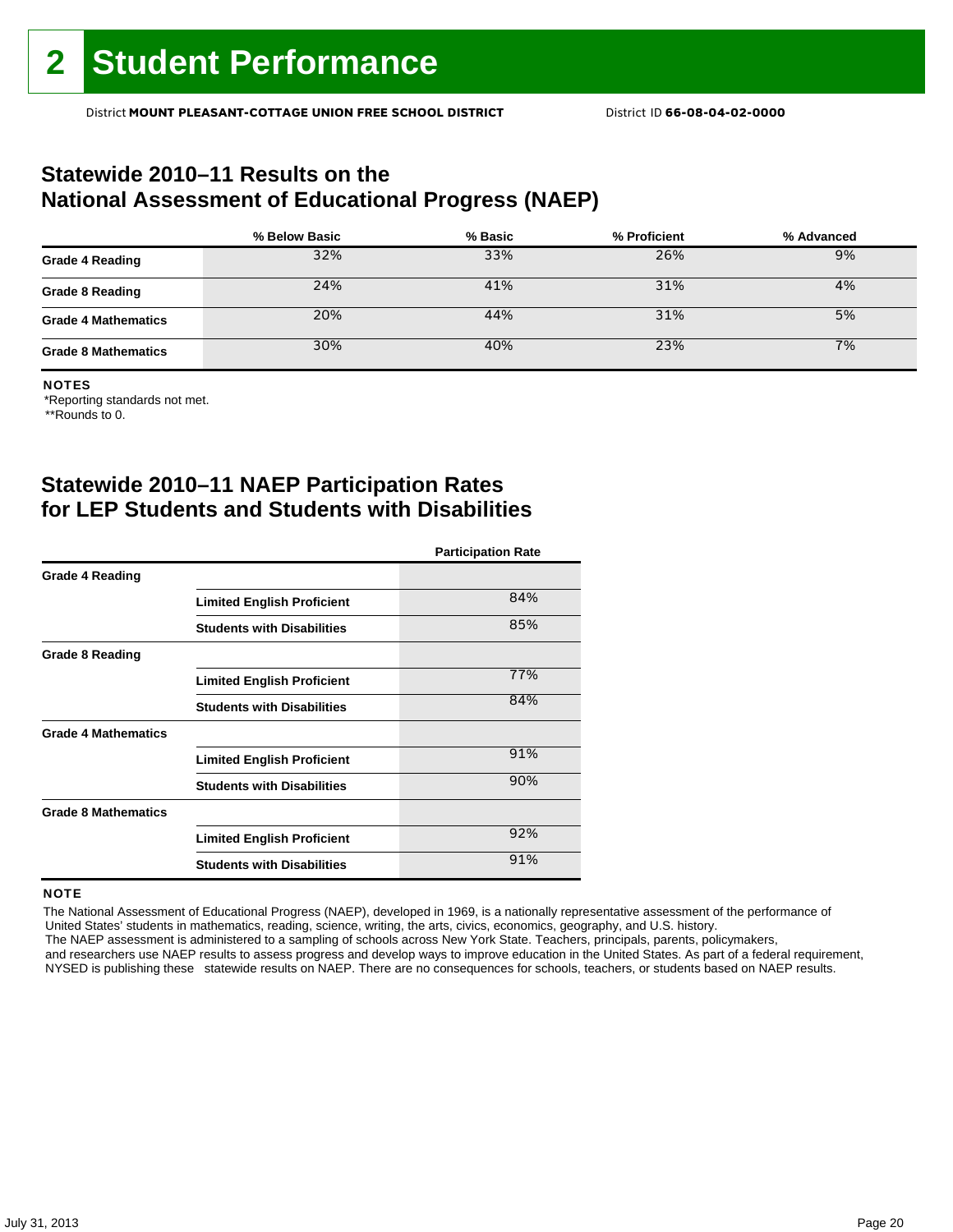## **Total Cohort Results in Secondary-Level English Language Arts after Four Years of Instruction**

|                                                                  | <b>This District</b>            |          |       | <b>NY State Public</b><br>Percentage scoring at level(s): |         |         |  |
|------------------------------------------------------------------|---------------------------------|----------|-------|-----------------------------------------------------------|---------|---------|--|
|                                                                  | Percentage scoring at level(s): |          |       |                                                           |         |         |  |
|                                                                  | $2 - 4$                         | $3 - 4$  | 4     | $2 - 4$                                                   | $3 - 4$ | 4       |  |
| 100%<br>2008 Cohort<br>a sa Tan<br>2007 Cohort<br><b>COLLEGE</b> | 11%<br>0%                       | 5%<br>0% | 3% 0% | 84% 83%                                                   | 82% 80% | 38% 35% |  |

| <b>Results by</b>                               | 2008 Cohort |         |                                 |    | 2007 Cohort |                                 |         |    |  |  |
|-------------------------------------------------|-------------|---------|---------------------------------|----|-------------|---------------------------------|---------|----|--|--|
|                                                 | Number      |         | Percentage scoring at level(s): |    | Number      | Percentage scoring at level(s): |         |    |  |  |
| <b>Student Group</b>                            | of Students | $2 - 4$ | $3 - 4$                         | 4  | of Students | $2 - 4$                         | $3 - 4$ | 4  |  |  |
| <b>All Students</b>                             | 38          | 11%     | 5%                              | 3% | 35          | 0%                              | 0%      | 0% |  |  |
| Female                                          | 18          | 11%     | 11%                             | 6% | 18          | 0%                              | 0%      | 0% |  |  |
| Male                                            | 20          | 10%     | 0%                              | 0% | 17          | 0%                              | 0%      | 0% |  |  |
| American Indian or Alaska Native                |             |         |                                 |    |             |                                 |         |    |  |  |
| <b>Black or African American</b>                | 25          | 12%     | 8%                              | 4% | 25          | 0%                              | 0%      | 0% |  |  |
| Hispanic or Latino                              | 12          |         |                                 |    | 10          | 0%                              | 0%      | 0% |  |  |
| Asian or Native Hawaiian/Other Pacific Islander |             |         |                                 |    |             |                                 |         |    |  |  |
| White                                           |             |         |                                 |    |             |                                 |         |    |  |  |
| Multiracial                                     |             |         |                                 |    |             |                                 |         |    |  |  |
| <b>Small Group Totals</b>                       | 13          | 8%      | 0%                              | 0% |             |                                 |         |    |  |  |
| <b>General-Education Students</b>               | 9           | 22%     | 11%                             | 0% | 3           |                                 |         |    |  |  |
| <b>Students with Disabilities</b>               | 29          | 7%      | 3%                              | 3% | 32          |                                 |         |    |  |  |
| <b>English Proficient</b>                       | 38          | 11%     | 5%                              | 3% | 35          | 0%                              | 0%      | 0% |  |  |
| <b>Limited English Proficient</b>               |             |         |                                 |    |             |                                 |         |    |  |  |
| Economically Disadvantaged                      | 27          | 15%     | 7%                              | 4% | 20          | 0%                              | 0%      | 0% |  |  |
| Not Disadvantaged                               | 11          | 0%      | 0%                              | 0% | 15          | 0%                              | 0%      | 0% |  |  |
| Migrant                                         |             |         |                                 |    |             |                                 |         |    |  |  |
| Not Migrant                                     | 38          | 11%     | 5%                              | 3% | 35          | 0%                              | 0%      | 0% |  |  |

#### NOTES

The – symbol indicates that data for a group of students have been suppressed. If a group has fewer than five students, data for that group and the next smallest group(s) are suppressed to protect the privacy of individual students.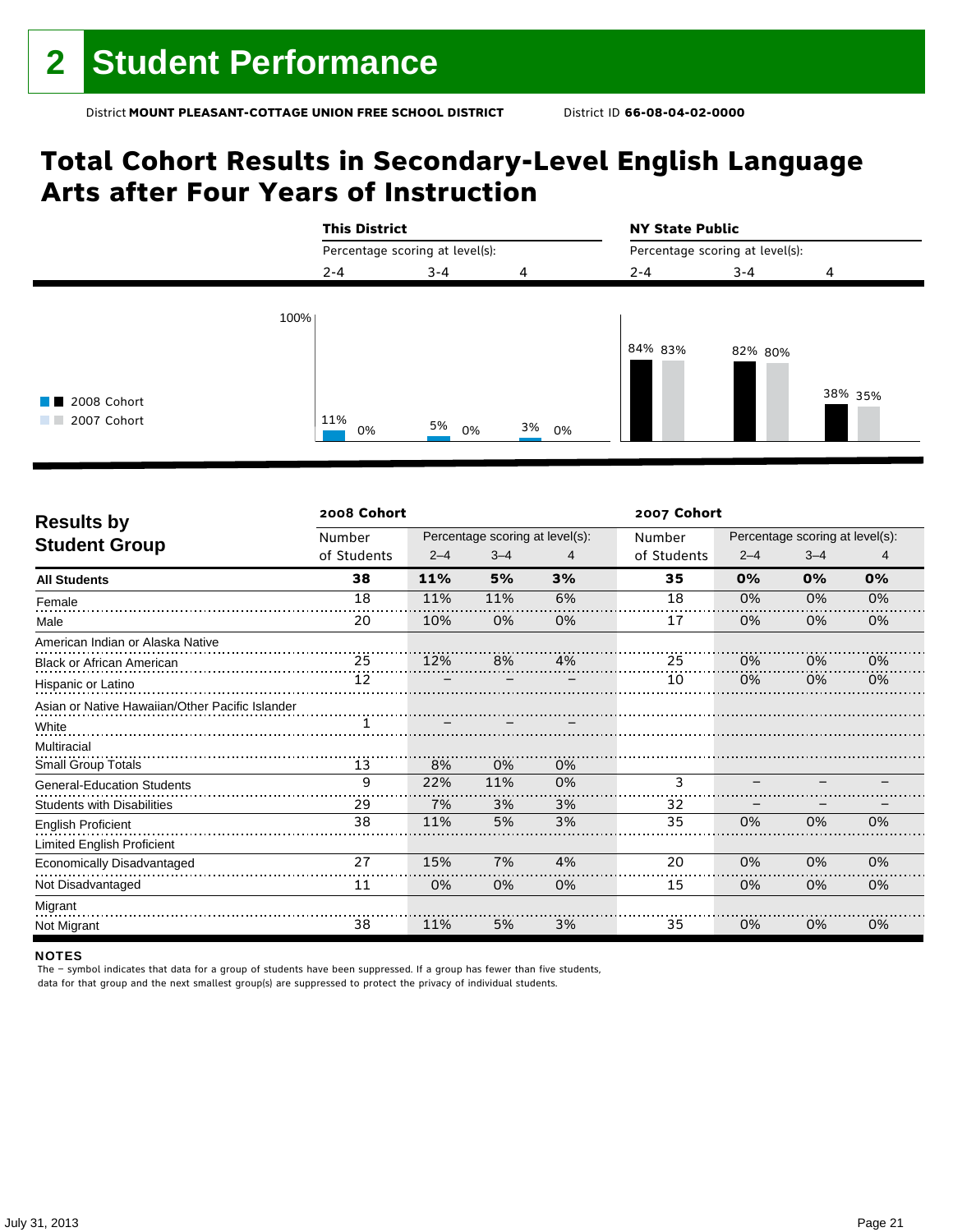## **Total Cohort Results in Secondary-Level Mathematics after Four Years of Instruction**

|                                       | <b>This District</b> |                                 |       | <b>NY State Public</b><br>Percentage scoring at level(s): |         |         |  |
|---------------------------------------|----------------------|---------------------------------|-------|-----------------------------------------------------------|---------|---------|--|
|                                       |                      | Percentage scoring at level(s): |       |                                                           |         |         |  |
|                                       | $2 - 4$              | $3 - 4$                         | 4     | $2 - 4$                                                   | $3 - 4$ | 4       |  |
| 2008 Cohort<br>a sa na<br>2007 Cohort | 100%<br>$16\%$ 9%    | 8% 6%                           | 0% 0% | 87% 86%                                                   | 82% 81% | 22% 25% |  |

| <b>Results by</b>                               | 2008 Cohort |         |                                 |    |             | 2007 Cohort |                                 |                |  |  |  |
|-------------------------------------------------|-------------|---------|---------------------------------|----|-------------|-------------|---------------------------------|----------------|--|--|--|
|                                                 | Number      |         | Percentage scoring at level(s): |    | Number      |             | Percentage scoring at level(s): |                |  |  |  |
| <b>Student Group</b>                            | of Students | $2 - 4$ | $3 - 4$                         | 4  | of Students | $2 - 4$     | $3 - 4$                         | $\overline{4}$ |  |  |  |
| <b>All Students</b>                             | 38          | 16%     | 8%                              | 0% | 35          | 9%          | 6%                              | 0%             |  |  |  |
| Female                                          | 18          | 22%     | 17%                             | 0% | 18          | 11%         | 6%                              | 0%             |  |  |  |
| Male                                            | 20          | 10%     | 0%                              | 0% | 17          | 6%          | 6%                              | 0%             |  |  |  |
| American Indian or Alaska Native                |             |         |                                 |    |             |             |                                 |                |  |  |  |
| <b>Black or African American</b>                | 25          | 20%     | 12%                             | 0% | 25          | 8%          | 4%                              | 0%             |  |  |  |
| Hispanic or Latino                              | 12          |         |                                 |    | 10          | 10%         | 10%                             | 0%             |  |  |  |
| Asian or Native Hawaiian/Other Pacific Islander |             |         |                                 |    |             |             |                                 |                |  |  |  |
| White                                           |             |         |                                 |    |             |             |                                 |                |  |  |  |
| Multiracial                                     |             |         |                                 |    |             |             |                                 |                |  |  |  |
| <b>Small Group Totals</b>                       | 13          | 8%      | 0%                              | 0% |             |             |                                 |                |  |  |  |
| <b>General-Education Students</b>               | 9           | 33%     | 11%                             | 0% | 3           |             |                                 |                |  |  |  |
| <b>Students with Disabilities</b>               | 29          | 10%     | 7%                              | 0% | 32          |             |                                 |                |  |  |  |
| <b>English Proficient</b>                       | 38          | 16%     | 8%                              | 0% | 35          | 9%          | 6%                              | 0%             |  |  |  |
| <b>Limited English Proficient</b>               |             |         |                                 |    |             |             |                                 |                |  |  |  |
| Economically Disadvantaged                      | 27          | 22%     | 11%                             | 0% | 20          | 10%         | 5%                              | 0%             |  |  |  |
| Not Disadvantaged                               | 11          | 0%      | 0%                              | 0% | 15          | 7%          | 7%                              | 0%             |  |  |  |
| Migrant                                         |             |         |                                 |    |             |             |                                 |                |  |  |  |
| Not Migrant                                     | 38          | 16%     | 8%                              | 0% | 35          | 9%          | 6%                              | 0%             |  |  |  |

#### NOTES

The – symbol indicates that data for a group of students have been suppressed. If a group has fewer than five students, data for that group and the next smallest group(s) are suppressed to protect the privacy of individual students.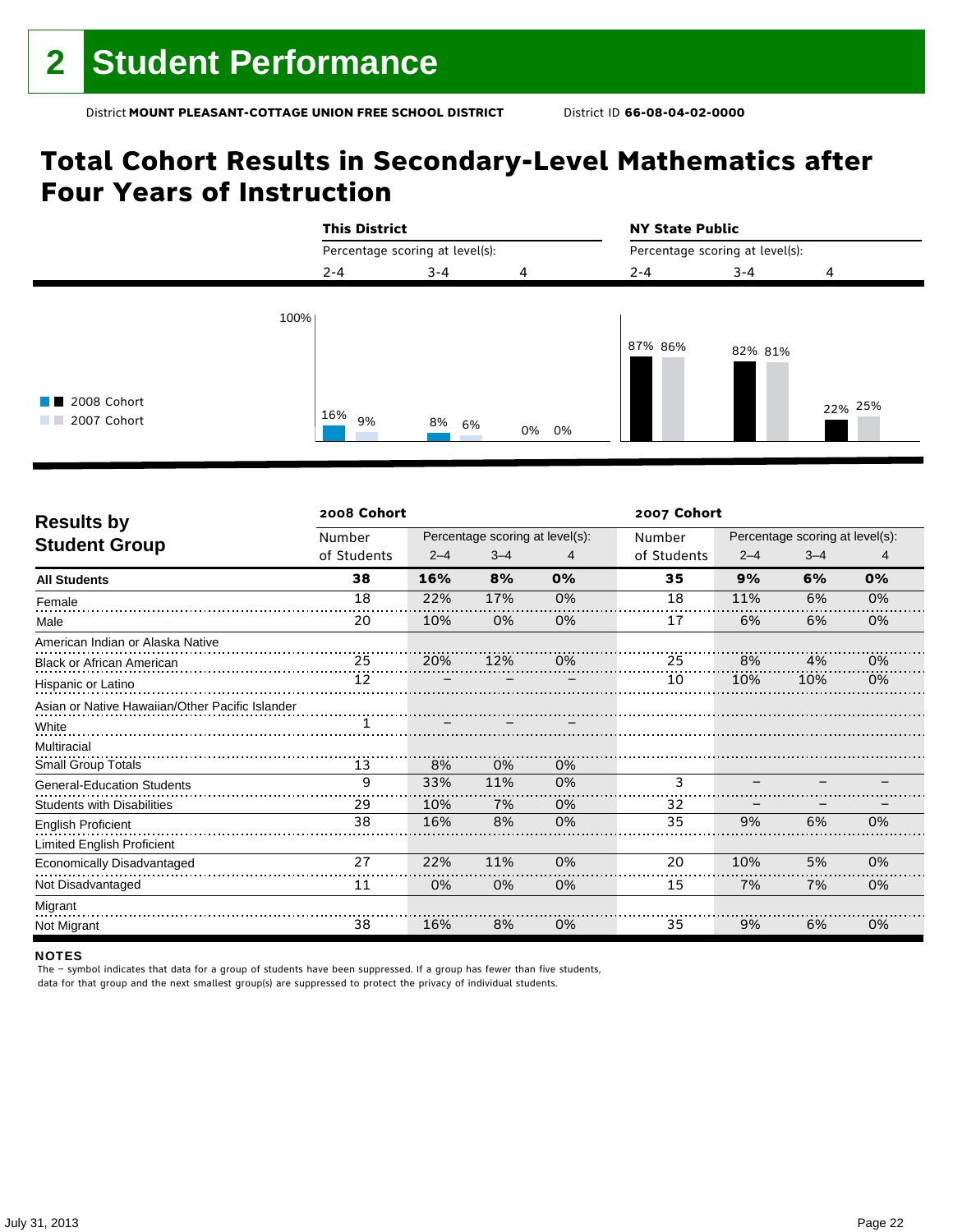### **2008 Total Cohort Results in Secondary-Level Global History and Geography, U.S. History and Government, and Science after Four Years of Instruction**

|                                        |                      | <b>All Students</b> |                        |        |                    | <b>General-Education Students</b>  |       |        | <b>Students with Disabilities</b> |                                                         |       |        |
|----------------------------------------|----------------------|---------------------|------------------------|--------|--------------------|------------------------------------|-------|--------|-----------------------------------|---------------------------------------------------------|-------|--------|
|                                        | Cohort<br>Enrollment | scoring:            | Percentage of students |        | Enrollme<br>Cohort | Percentage of students<br>scoring: |       |        |                                   | Cohort<br>Enrollm<br>Percentage of students<br>scoring: |       |        |
|                                        |                      | 55-64               | 65-84                  | 85-100 |                    | 55-64                              | 65-84 | 85-100 |                                   | 55-64                                                   | 65-84 | 85-100 |
| <b>Global History and</b><br>Geography | 38                   | 0%                  | 5%                     | 0%     | 9                  | 0%                                 | 11%   | 0%     | 29                                | 0%                                                      | 3%    | 0%     |
| U.S. History and<br>Government         | 38                   | 3%                  | 5%                     | 0%     | 9                  | 0%                                 | 0%    | 0%     | 29                                | 3%                                                      | 7%    | 0%     |
| <b>Science</b>                         | 38                   | 5%                  | 8%                     | 0%     | 9                  | 0%                                 | 0%    | 0%     | 29                                | 7%                                                      | 10%   | 0%     |

### **New York State Alternate Assessments (NYSAA) 2011-12**

|                        |                 | <b>All Students</b> |                                         |   |    |  |  |  |  |  |
|------------------------|-----------------|---------------------|-----------------------------------------|---|----|--|--|--|--|--|
|                        | Total<br>Tested |                     | Number of students<br>scoring at Level: |   |    |  |  |  |  |  |
| <b>Secondary Level</b> |                 | 1                   | 2                                       | 3 | 4  |  |  |  |  |  |
| English Language Arts  | 17              | $\mathcal{P}$       | 0                                       | O | 15 |  |  |  |  |  |
| <b>Mathematics</b>     | 17              | O                   | 1                                       | O | 16 |  |  |  |  |  |
| <b>Social Studies</b>  | 16              | O                   | O                                       | O | 16 |  |  |  |  |  |
| Science                | 16              |                     | O                                       | O | 16 |  |  |  |  |  |

#### **NOTES**

The - symbol indicates that data for a group of students have been suppressed. If a group has fewer than five students, data for that group and the next smallest group(s) are suppressed to protect the privacy of individual students.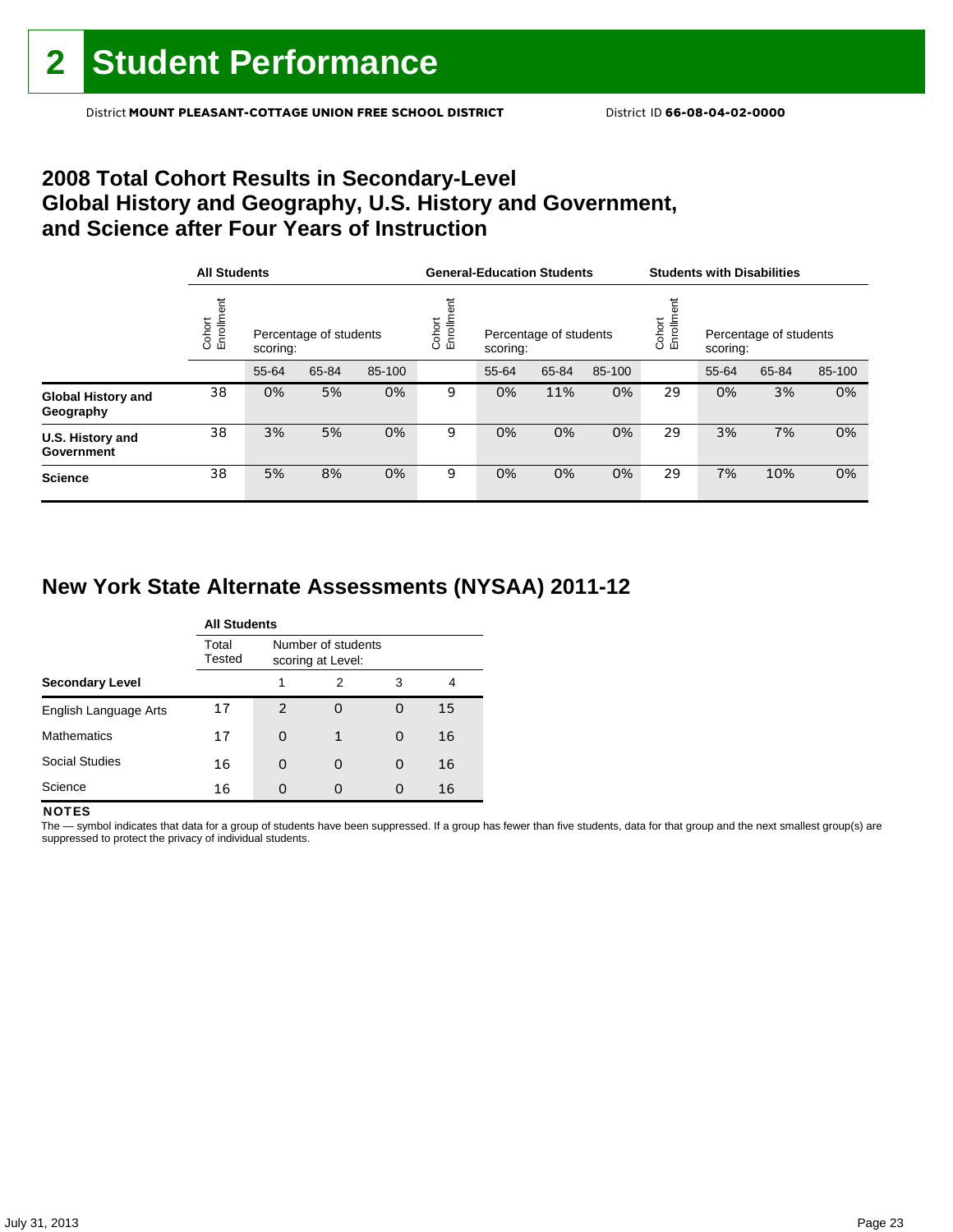### **Regents Exams**

|                                   |             | <b>All Students</b> |                          |                                                |                          | <b>General-Education Students</b> |                          |                                                |                          | <b>Students with Disabilities</b> |                             |                          |       |
|-----------------------------------|-------------|---------------------|--------------------------|------------------------------------------------|--------------------------|-----------------------------------|--------------------------|------------------------------------------------|--------------------------|-----------------------------------|-----------------------------|--------------------------|-------|
|                                   |             | Total<br>Tested     |                          | Percentage of students<br>scoring at or above: |                          | Total<br>Tested                   |                          | Percentage of students<br>scoring at or above: |                          | Total                             | Tested scoring at or above: | Percentage of students   |       |
|                                   |             |                     | 55                       | 65                                             | 85                       |                                   | 55                       | 65                                             | 85                       |                                   | 55                          | 65                       | 85    |
| Comprehensive English             | $2011 - 12$ | 4                   | $\qquad \qquad -$        | $\overline{\phantom{m}}$                       |                          | 0                                 |                          |                                                |                          | 4                                 |                             |                          |       |
|                                   | $2010 - 11$ | 10                  | 30%                      | 10%                                            | 10%                      | $\overline{2}$                    |                          |                                                |                          | 8                                 |                             |                          |       |
|                                   | $2009 - 10$ | 12                  | 17%                      | 17%                                            | 0%                       | 1                                 |                          |                                                | $\qquad \qquad -$        | 11                                |                             |                          |       |
| Integrated Algebra                | $2011 - 12$ | 17                  | 65%                      | 12%                                            | 0%                       | 4                                 | $\overline{\phantom{0}}$ | $\overline{\phantom{0}}$                       | $\qquad \qquad -$        | 13                                |                             | $\equiv$                 |       |
|                                   | $2010 - 11$ | 23                  | 57%                      | 26%                                            | 0%                       | $\overline{2}$                    |                          |                                                | $\qquad \qquad -$        | 21                                |                             |                          |       |
|                                   | $2009 - 10$ | 26                  | 35%                      | 15%                                            | 0%                       | 5                                 | 40%                      | 0%                                             | $0\%$                    | 21                                | 33%                         | 19%                      | 0%    |
| Geometry                          | $2011 - 12$ | Ō                   |                          |                                                |                          | 0                                 |                          |                                                |                          | $\overline{0}$                    |                             |                          |       |
|                                   | $2010 - 11$ | 3                   |                          |                                                |                          | 1                                 |                          |                                                |                          | 2                                 |                             |                          |       |
|                                   | $2009 - 10$ | $\overline{2}$      |                          |                                                |                          | $\mathbf 1$                       |                          |                                                | $-$                      | 1                                 |                             |                          |       |
| Algebra 2/Trigonometry            | $2011 - 12$ | $\Omega$            |                          |                                                |                          | 0                                 |                          |                                                |                          | 0                                 |                             |                          |       |
|                                   | $2010 - 11$ | 1                   |                          |                                                |                          | 1                                 |                          |                                                |                          | 0                                 |                             |                          |       |
|                                   | $2009 - 10$ | $\circ$             |                          |                                                |                          | 0                                 |                          |                                                |                          | 0                                 |                             |                          |       |
| Global History and Geography      | $2011 - 12$ | 16                  | 31%                      | 0%                                             | 0%                       | 3                                 | $\overline{\phantom{0}}$ |                                                | $\overline{\phantom{0}}$ | $\overline{13}$                   |                             |                          |       |
|                                   | $2010 - 11$ | 21                  | 33%                      | 14%                                            | 5%                       | $\mathbf 1$                       |                          |                                                | $\overline{\phantom{0}}$ | 20                                |                             |                          |       |
|                                   | $2009 - 10$ | 10                  | 50%                      | 40%                                            | 20%                      | $\overline{4}$                    |                          |                                                | $\qquad \qquad -$        | 6                                 |                             |                          |       |
| U.S. History and Government       | $2011 - 12$ | $\overline{2}$      | $\overline{\phantom{m}}$ | $\overline{\phantom{a}}$                       | $\overline{\phantom{m}}$ | $\overline{0}$                    | $\overline{\phantom{0}}$ |                                                | $\qquad \qquad -$        | 2                                 |                             | $\overline{\phantom{0}}$ |       |
|                                   | $2010 - 11$ | 9                   | 56%                      | 44%                                            | 11%                      | 0                                 |                          |                                                |                          | 9                                 | 56%                         | 44%                      | 11%   |
|                                   | $2009 - 10$ | 11                  | 64%                      | 36%                                            | 9%                       | $\mathbf 1$                       |                          |                                                |                          | 10                                |                             |                          |       |
| Living Environment                | $2011 - 12$ | 17                  | 65%                      | 24%                                            | 6%                       | 7                                 | 57%                      | 29%                                            | 14%                      | 10                                | 70%                         | 20%                      | 0%    |
|                                   | $2010 - 11$ | 7                   | 71%                      | 43%                                            | 14%                      | 1                                 |                          |                                                |                          | 6                                 |                             |                          |       |
|                                   | $2009 - 10$ | 12                  | 33%                      | 8%                                             | 0%                       | 4                                 |                          |                                                |                          | 8                                 |                             |                          |       |
| Physical Setting/Earth Science    | $2011 - 12$ | 7                   | 14%                      | 0%                                             | 0%                       | $\overline{0}$                    |                          |                                                |                          | 7                                 | 14%                         | 0%                       | 0%    |
|                                   | $2010 - 11$ | 5                   | 0%                       | 0%                                             | 0%                       | $\Omega$                          |                          |                                                |                          | 5                                 | $0\%$                       | 0%                       | $0\%$ |
|                                   | $2009 - 10$ | 6                   | 17%                      | 17%                                            | 0%                       | $\mathbf{1}$                      |                          |                                                |                          | 5                                 |                             |                          |       |
| <b>Physical Setting/Chemistry</b> | $2011 - 12$ | O                   |                          |                                                |                          | 0                                 |                          |                                                |                          | 0                                 |                             |                          |       |
|                                   | $2010 - 11$ | $\Omega$            |                          |                                                |                          | $\Omega$                          |                          |                                                |                          | 0                                 |                             |                          |       |
|                                   | $2009 - 10$ | 0                   |                          |                                                |                          | $\circ$                           |                          |                                                |                          | 0                                 |                             |                          |       |
| <b>Physical Setting/Physics</b>   | $2011 - 12$ | 0                   |                          |                                                |                          | $\overline{0}$                    |                          |                                                |                          | $\overline{0}$                    |                             |                          |       |
|                                   | $2010 - 11$ | 0                   |                          |                                                |                          | 0                                 |                          |                                                |                          | 0                                 |                             |                          |       |
|                                   | $2009 - 10$ | 5                   | 20%                      | $0\%$                                          | 0%                       | $\Omega$                          |                          |                                                |                          | 5                                 | 20%                         | 0%                       | $0\%$ |

#### NOTE

The — symbol indicates that data for a group of students have been suppressed. If a group has fewer than five

students, data for that group and the next smallest group(s) are suppressed to protect the privacy of individual students.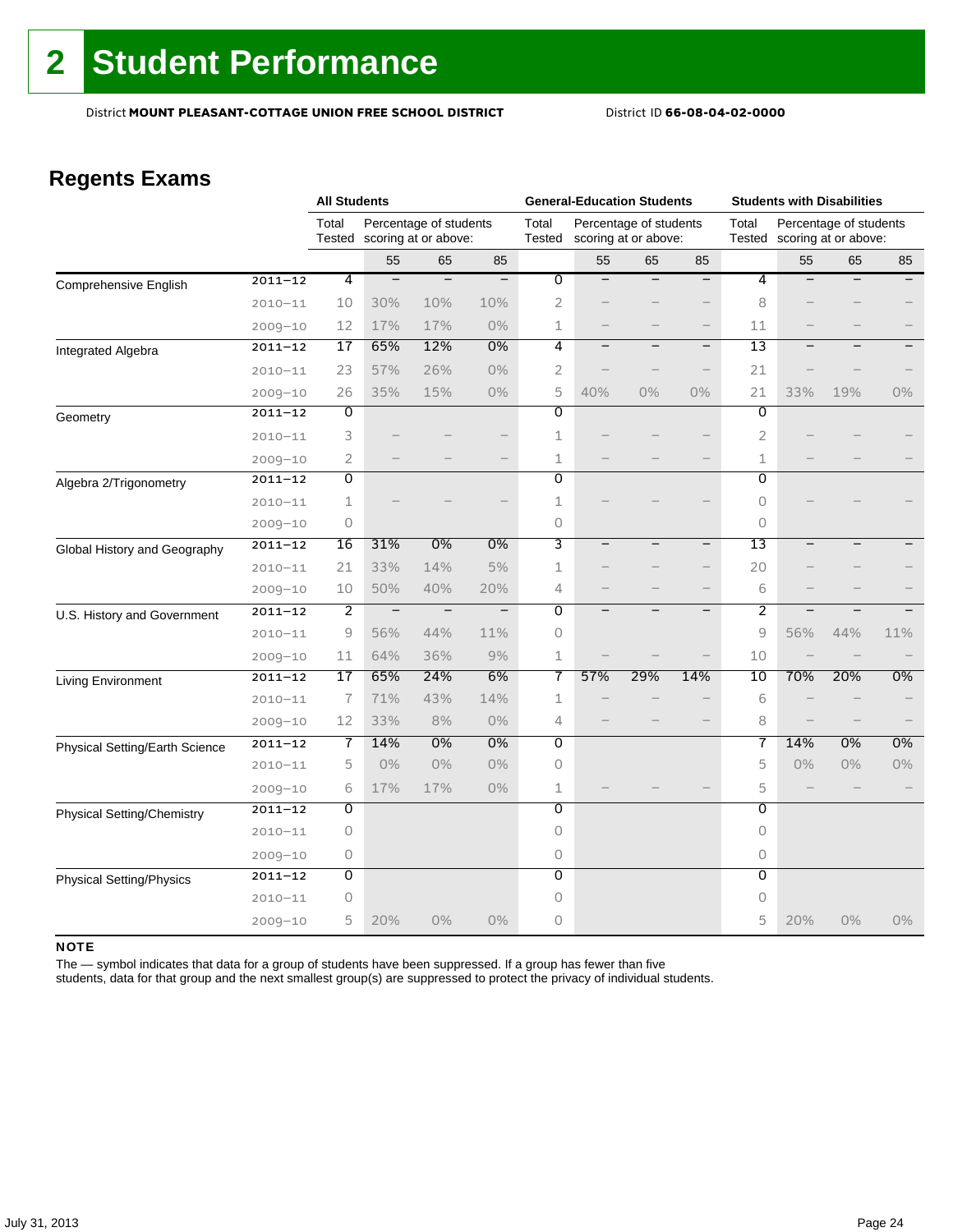### **Regents Competency Tests**

|                             |             | <b>All Students</b> |                  |                 | <b>General-Education Students</b> | <b>Students with Disabilities</b> |                  |  |
|-----------------------------|-------------|---------------------|------------------|-----------------|-----------------------------------|-----------------------------------|------------------|--|
|                             |             | Total<br>Tested     | Percent Passing: | Total<br>Tested | Percent Passing:                  | Total<br>Tested                   | Percent Passing: |  |
| <b>Mathematics</b>          | $2011 - 12$ | $\mathbf 0$         |                  | $\mathbf 0$     |                                   | $\mathbf 0$                       |                  |  |
|                             | $2010 - 11$ | 34                  | 44%              | 0               |                                   | 34                                | 44%              |  |
|                             | $2009 - 10$ | 41                  | 44%              | 10              | 60%                               | 31                                | 39%              |  |
| Science                     | $2011 - 12$ | $\mathbf 0$         |                  | 0               |                                   | $\Omega$                          |                  |  |
|                             | $2010 - 11$ | 38                  | 39%              | 1               |                                   | 37                                |                  |  |
|                             | $2009 - 10$ | 29                  | 17%              | 6               | 17%                               | 23                                | 17%              |  |
| Reading                     | $2011 - 12$ | $\mathsf O$         |                  | 0               |                                   | 0                                 |                  |  |
|                             | $2010 - 11$ | 4                   |                  | 1               |                                   | 3                                 |                  |  |
|                             | $2009 - 10$ | 12                  | 67%              | 2               |                                   | 10                                |                  |  |
| Writing                     | $2011 - 12$ | 0                   |                  | 0               |                                   | 0                                 |                  |  |
|                             | $2010 - 11$ | 5                   | 100%             | 1               |                                   | 4                                 |                  |  |
|                             | $2009 - 10$ | 5                   | 60%              | 0               |                                   | 5                                 | 60%              |  |
| <b>Global Studies</b>       | $2011 - 12$ | $\mathsf O$         |                  | 0               |                                   | $\Omega$                          |                  |  |
|                             | $2010 - 11$ | 16                  | 31%              | 1               |                                   | 15                                |                  |  |
|                             | $2009 - 10$ | 14                  | 36%              | 0               |                                   | 14                                | 36%              |  |
| U.S. History and Government | $2011 - 12$ | $\mathbf 0$         |                  | 0               |                                   | $\Omega$                          |                  |  |
|                             | $2010 - 11$ | 5                   | 20%              | 2               |                                   | 3                                 |                  |  |
|                             | $2009 - 10$ | 13                  | 31%              | 0               |                                   | 13                                | 31%              |  |

#### NOTE

The - symbol indicates that data for a group of students have been suppressed. If a group has fewer than five students, data for that group and the next smallest group(s) are suppressed to protect the privacy of individual students.